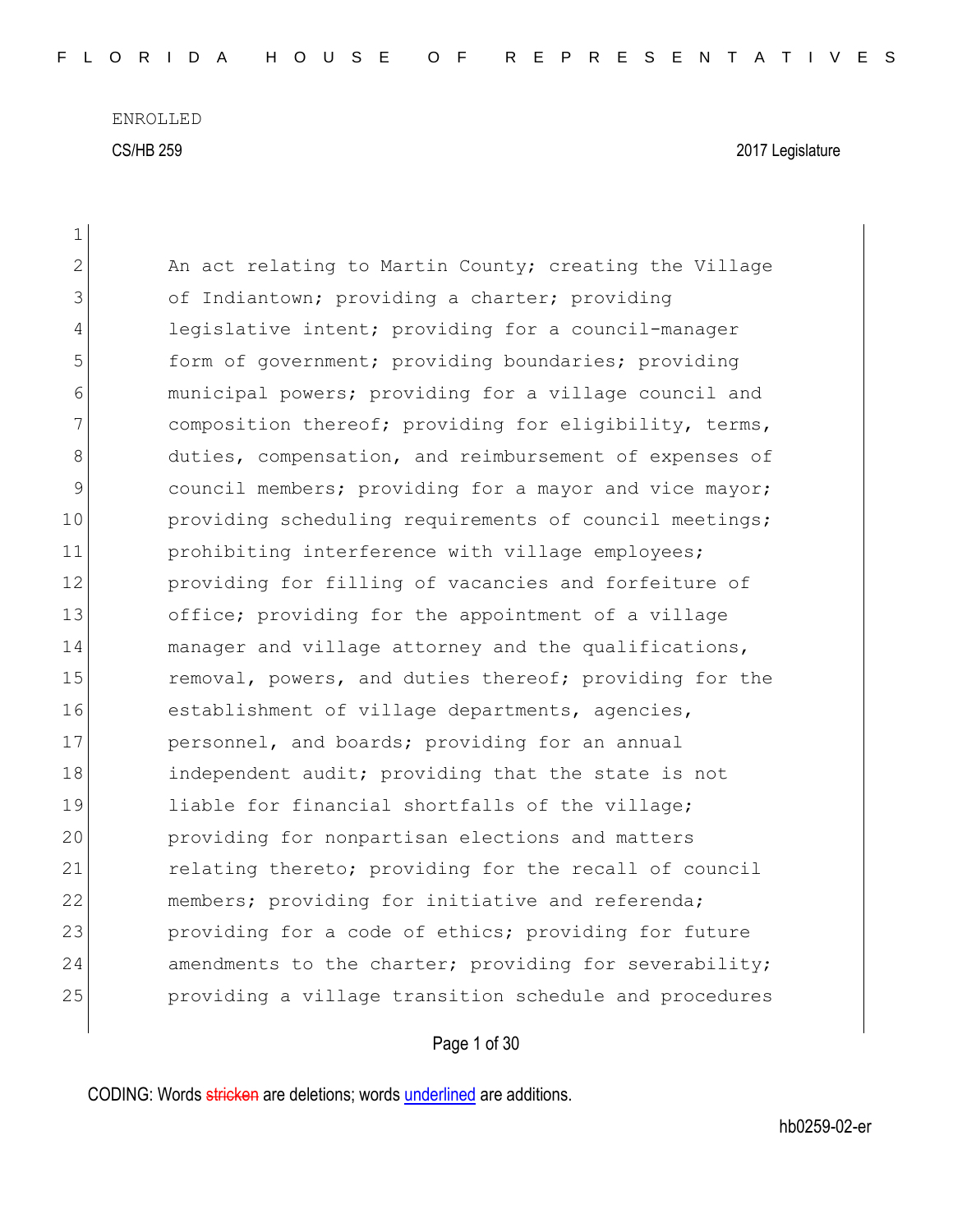| 26 | for the first election; providing for first-year               |
|----|----------------------------------------------------------------|
| 27 | expenses; providing for adoption of comprehensive              |
| 28 | plans and land development regulations; providing for          |
| 29 | accelerated entitlement to state-shared revenues;              |
| 30 | providing for entitlement to all local revenue sources         |
| 31 | allowed by general law; providing for the sharing of           |
| 32 | communications services tax revenues; providing for            |
| 33 | receipt and distribution of local option gas tax               |
| 34 | revenues; providing for waiver of specified                    |
| 35 | eligibility provisions; requiring a referendum;                |
| 36 | providing effective dates.                                     |
| 37 |                                                                |
| 38 | Be It Enacted by the Legislature of the State of Florida:      |
| 39 |                                                                |
| 40 | Section 1. Corporate name; purpose of the charter;             |
| 41 | creation and establishment of the Village of Indiantown.-      |
| 42 | CORPORATE NAME.-The municipality hereby established<br>(1)     |
| 43 | shall be known as the Village of Indiantown ("village").       |
| 44 | PURPOSE OF THE CHARTER. - This act, together with any<br>(2)   |
| 45 | future amendments thereto, may be known as the Charter of the  |
| 46 | Village of Indiantown ("charter").                             |
| 47 | It is in the best interests of the public health,<br>(a)       |
| 48 | safety, and welfare of the residents of the Indiantown area to |
| 49 | form a separate municipality for the Indiantown area with all  |
|    |                                                                |
|    |                                                                |

Page 2 of 30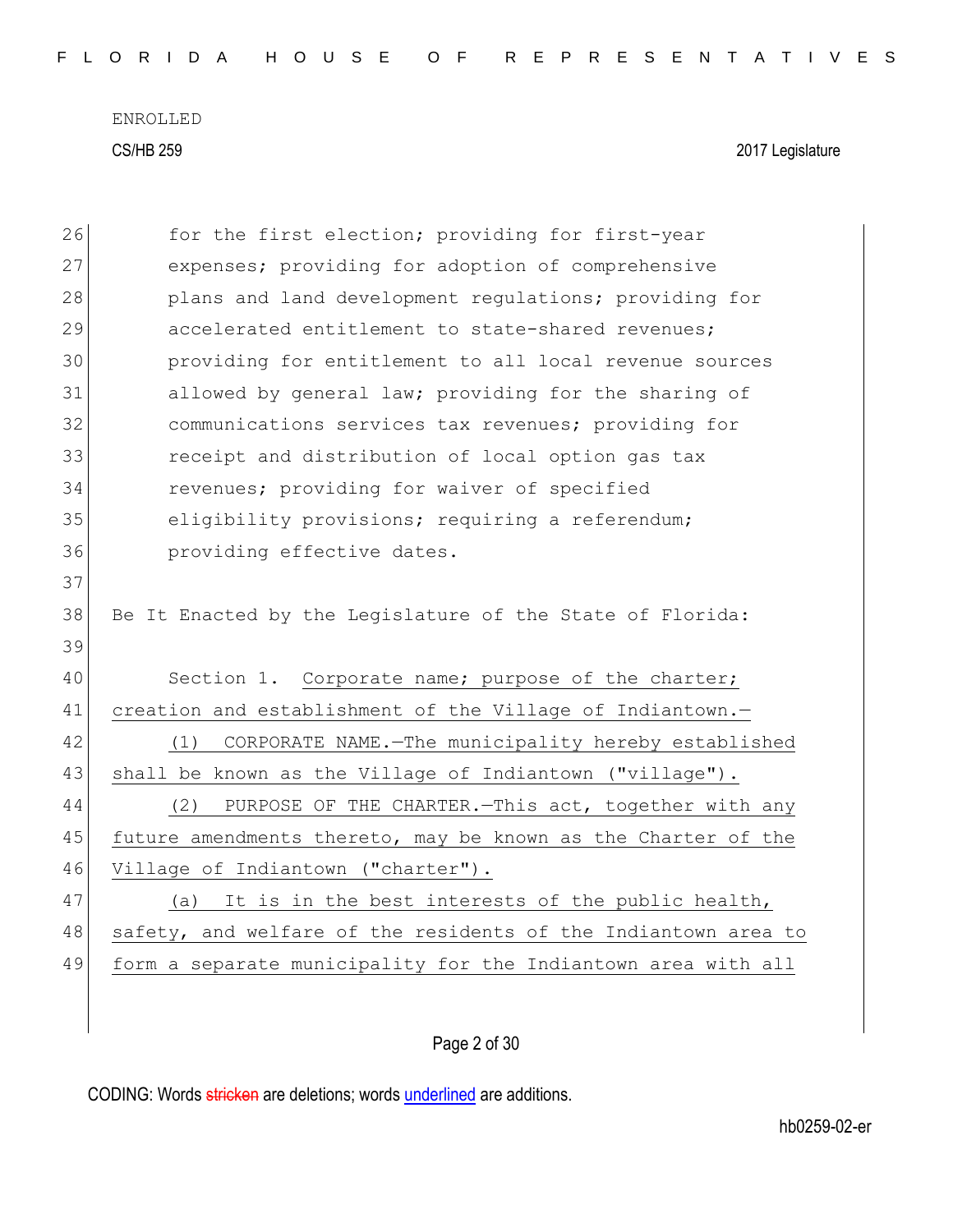|  |  |  |  |  |  |  |  |  |  |  |  |  |  | FLORIDA HOUSE OF REPRESENTATIVES |  |  |  |  |  |  |  |  |  |  |  |  |  |  |  |  |
|--|--|--|--|--|--|--|--|--|--|--|--|--|--|----------------------------------|--|--|--|--|--|--|--|--|--|--|--|--|--|--|--|--|
|--|--|--|--|--|--|--|--|--|--|--|--|--|--|----------------------------------|--|--|--|--|--|--|--|--|--|--|--|--|--|--|--|--|

| 50 | the powers and authority necessary to provide adequate and      |
|----|-----------------------------------------------------------------|
| 51 | efficient municipal services to its residents.                  |
| 52 | It is intended that this charter and the incorporation<br>(b)   |
| 53 | of the Indiantown area will serve to preserve and protect the   |
| 54 | character, natural resources, and quality of life of the        |
| 55 | community.                                                      |
| 56 | It is the intent of this charter and the incorporation<br>(C)   |
| 57 | of the village to secure the benefits of self-determination and |
| 58 | affirm the values of representative democracy, citizen          |
| 59 | participation, strong community leadership, professional        |
| 60 | management, and regional cooperation.                           |
| 61 | It is the intent of this charter and the incorporation<br>(d)   |
| 62 | of the village to maintain a financially secure and sustainable |
| 63 | municipal government and to responsibly manage the village's    |
| 64 | debt obligations without causing the state to incur any         |
| 65 | liability.                                                      |
| 66 | CREATION AND ESTABLISHMENT OF THE VILLAGE OF<br>(3)             |
| 67 | INDIANTOWN.-                                                    |
| 68 | This act shall take effect upon approval by a majority<br>(a)   |
| 69 | vote of those qualified electors residing within the corporate  |
| 70 | limits of the proposed village as described in section 3 voting |
| 71 | in a referendum election to be called by the Board of County    |
| 72 | Commissioners of Martin County in conjunction with the          |
| 73 | Supervisor of Elections of Martin County to be held November 7, |
|    |                                                                 |
|    |                                                                 |

Page 3 of 30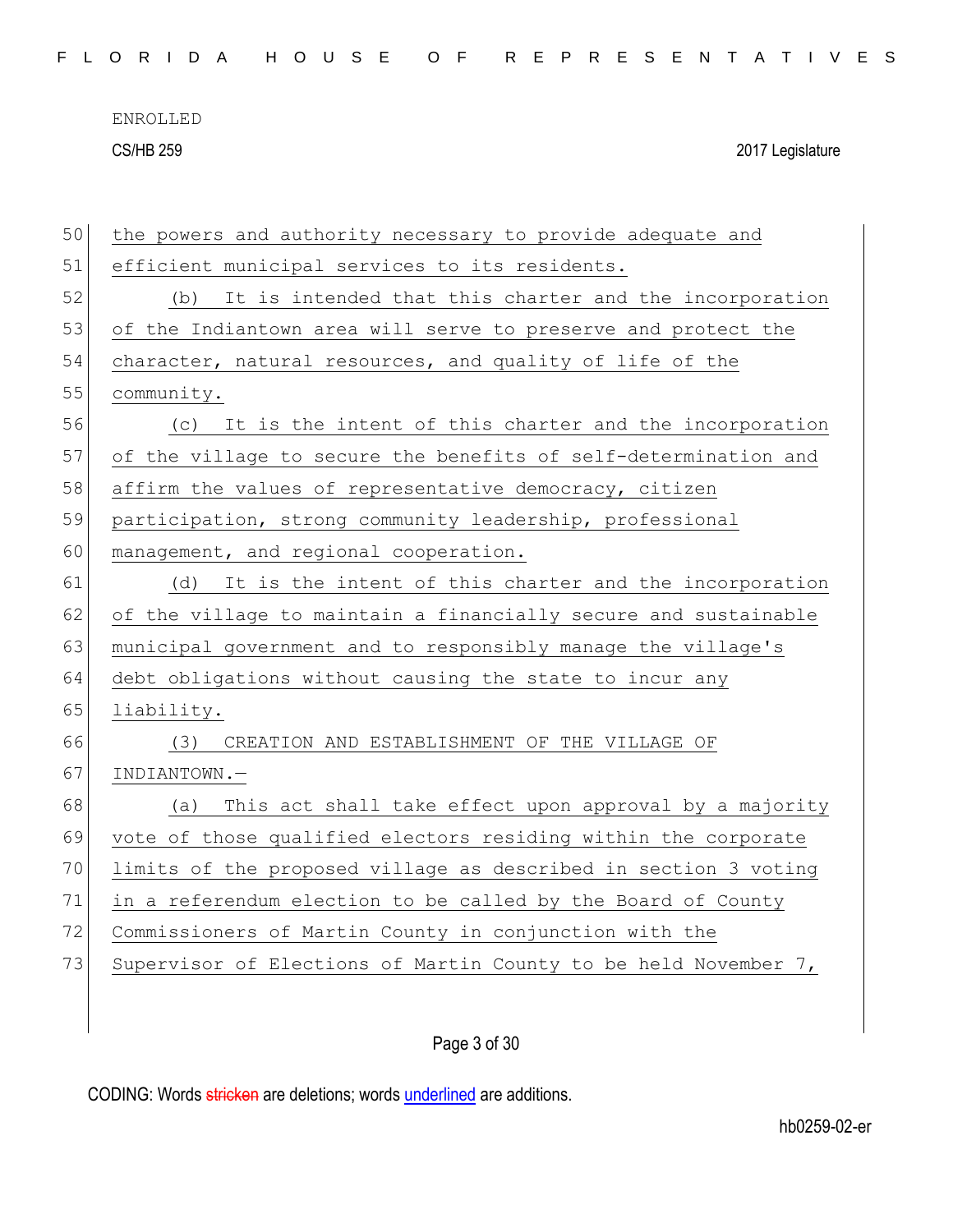| 74 | 2017, in accordance with the provisions of law relating to       |
|----|------------------------------------------------------------------|
| 75 | elections currently in force.                                    |
| 76 | (b) For the purpose of compliance with s. 200.066, Florida       |
| 77 | Statutes, relating to assessment and collection of ad valorem    |
| 78 | taxes, the Village of Indiantown is created and established      |
| 79 | effective December 31, 2017.                                     |
| 80 | Section 2. Powers of village; form of government.-               |
| 81 | (1) POWERS OF THE VILLAGE. - The village shall have all          |
| 82 | available governmental, corporate, and proprietary powers of a   |
| 83 | municipality under the State Constitution and laws of this state |
| 84 | as fully and completely as though such powers were specifically  |
| 85 | enumerated in this charter, and may exercise them, except where  |
| 86 | prohibited by law. Through the adoption of this charter, it is   |
| 87 | the intent of the electors of the village that the municipal     |
| 88 | government established in this section shall have the broadest   |
| 89 | exercise of home rule powers permitted under the State           |
| 90 | Constitution and laws of the state.                              |
| 91 | (2) CONSTRUCTION. - The powers of the village under this         |
| 92 | charter shall be construed liberally in favor of the village,    |
| 93 | and the specific mention of particular powers in the charter     |
| 94 | shall not be construed as limiting the general powers granted in |
| 95 | this charter in any way.                                         |
| 96 | (3) FORM OF GOVERNMENT. - The village shall be a council-        |
| 97 | manager form of government, with the council to consist of five  |
| 98 | village council ("council") members elected by the village at    |
|    |                                                                  |

Page 4 of 30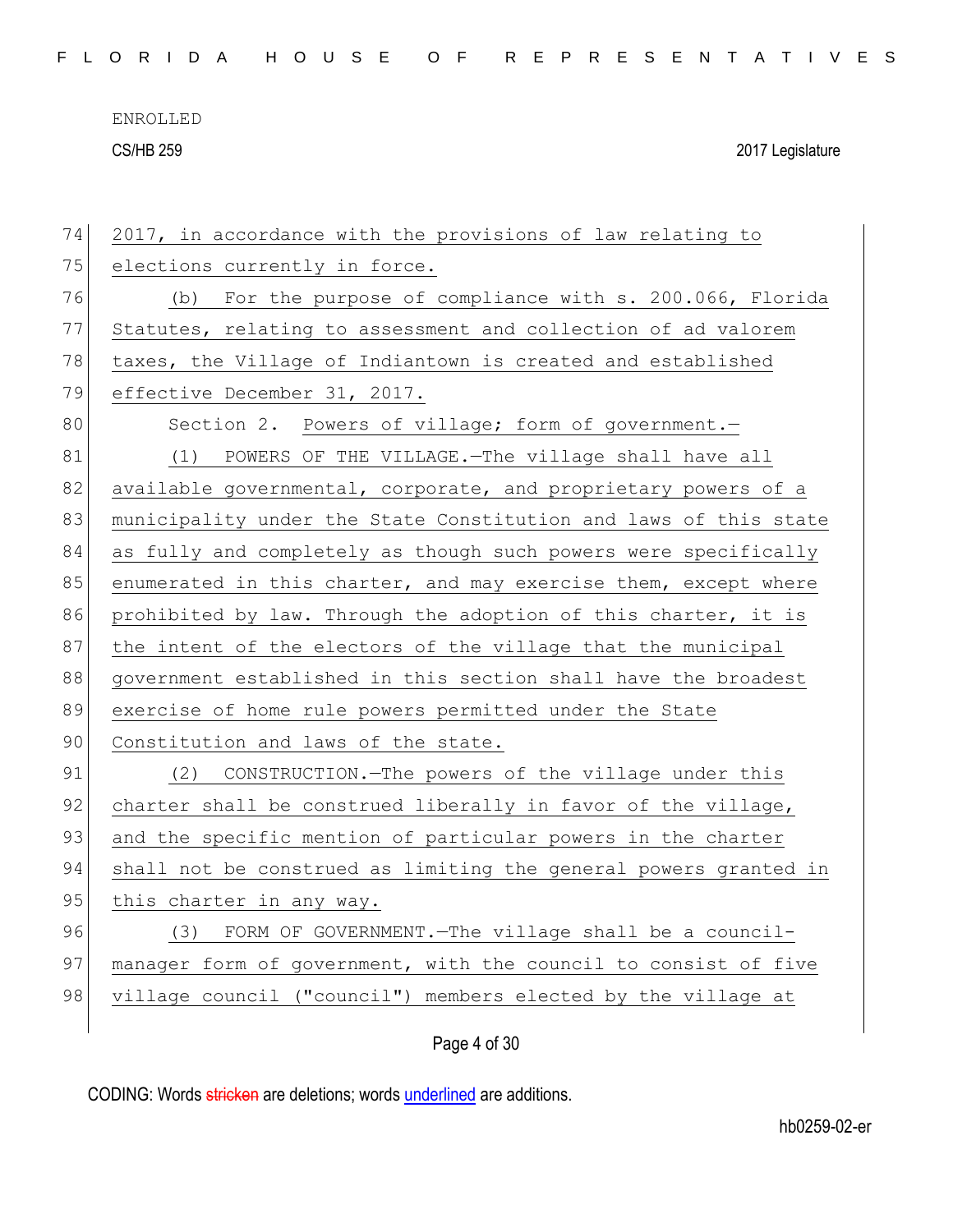| FLORIDA HOUSE OF REPRESENTATIVES |  |  |  |  |  |  |  |  |  |  |  |  |  |  |  |  |  |  |  |  |  |  |  |  |  |  |  |  |  |  |  |
|----------------------------------|--|--|--|--|--|--|--|--|--|--|--|--|--|--|--|--|--|--|--|--|--|--|--|--|--|--|--|--|--|--|--|
|----------------------------------|--|--|--|--|--|--|--|--|--|--|--|--|--|--|--|--|--|--|--|--|--|--|--|--|--|--|--|--|--|--|--|

| 99  | large. The council shall constitute the governing body of the   |
|-----|-----------------------------------------------------------------|
| 100 | village, with the duties and responsibilities hereinafter       |
| 101 | provided. The council shall appoint a village manager to be the |
| 102 | chief administrative officer of the village who shall serve at  |
| 103 | the pleasure of the council.                                    |
| 104 | Section 3. Corporate boundaries. The territorial                |
| 105 | boundaries of the Village of Indiantown upon the date of        |
| 106 | incorporation shall be as follows:                              |
| 107 |                                                                 |
| 108 | The eastern $1,053$ feet of the South $1/2$ of the South        |
| 109 | 1/2 of the Southeast $1/4$ Section 19, T 39 S, R 38 E;          |
| 110 | and                                                             |
| 111 |                                                                 |
| 112 | The South $1/2$ of Section 20, T 39 5, R 38 E; and              |
| 113 |                                                                 |
| 114 | The South $1/2$ of Section $21, T$ 39 5, R 38 E, Lying          |
| 115 | South of State Road 710; and That part of Section 22,           |
| 116 | T 39 5, R 38 E, Lying South of State Road 710, and The          |
| 117 | South 1/2 of Section 25, T 39 S, R 38 E, Less the               |
| 118 | Western 1,320 feet; and The Southwest 1/4 of Section            |
| 119 | 26, T 39, R 38 E; and                                           |
| 120 | All of Section 27, T 39 S, R 38 E, Lying South of               |
| 121 | State Road 710; and                                             |
| 122 | The Northern $3,685'$ of Section 28, T 39 S, R 38 E;            |
| 123 | and                                                             |
|     |                                                                 |

Page 5 of 30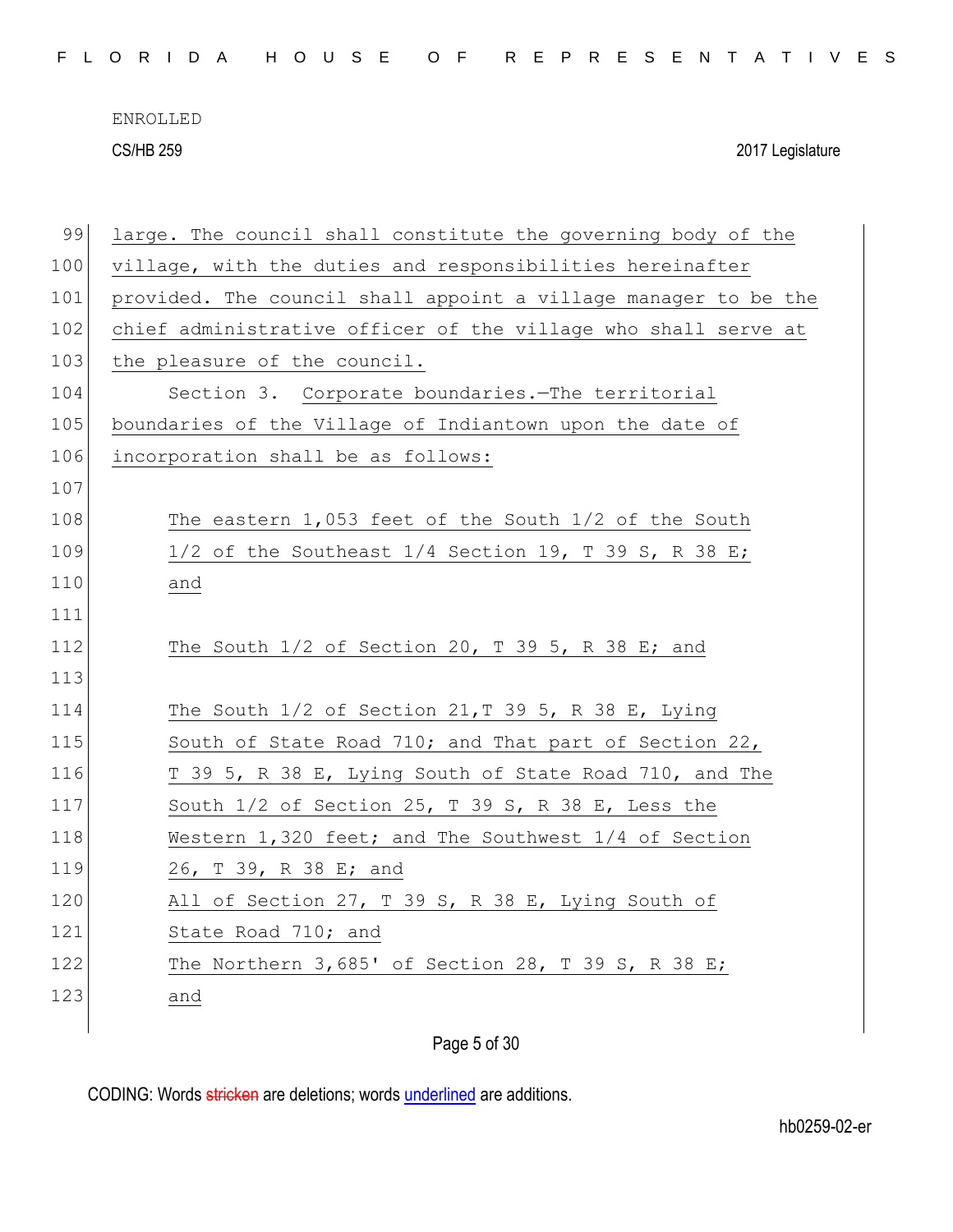| FLORIDA HOUSE OF REPRESENTATIVES |  |
|----------------------------------|--|
|----------------------------------|--|

| 124 | The Northern $3,685'$ of Section 29, T 39 S, R 38 E;   |
|-----|--------------------------------------------------------|
| 125 | and                                                    |
| 126 | The upland portion of Northern 3,685' of the East 1/2  |
| 127 | of Section 30, T 39 S, R 38 E; and All of Section 34,  |
| 128 | T 39 5, R 38 E, Less the Southwestern 1/2 of the       |
| 129 | Southwestern X; and That part of Section 35, T 39 S, R |
| 130 | 38 E, Lying South of State Road 710; and               |
| 131 |                                                        |
| 132 | All of Section 36, T 39 5, R 38 E, Except that portion |
| 133 | of the Western 14 that lies North of State Road 710;   |
| 134 | and                                                    |
| 135 |                                                        |
| 136 | All of Sections 31, 32 and 33 of T 39 S, R 39 E; and   |
| 137 |                                                        |
| 138 | That portion of Section 1, T 39 S, R 38 E, Lying       |
| 139 | North of Farm Road; and                                |
| 140 |                                                        |
| 141 | That Portion of Eastern 14 of Section 1, T 39 S, R 38  |
| 142 | E, Lying South of Farm Road; and                       |
| 143 |                                                        |
| 144 | The Eastern 3,000 feet of that Portion of Section 12,  |
| 145 | T 39 5, R 38 E, Lying North of the St. Lucie Canal     |
| 146 | ROW, Less the Western 3,152' of the Northern X of      |
| 147 | Section 12, T 39 S, R 38 E; and                        |
| 148 |                                                        |
|     |                                                        |
|     | Page 6 of 30                                           |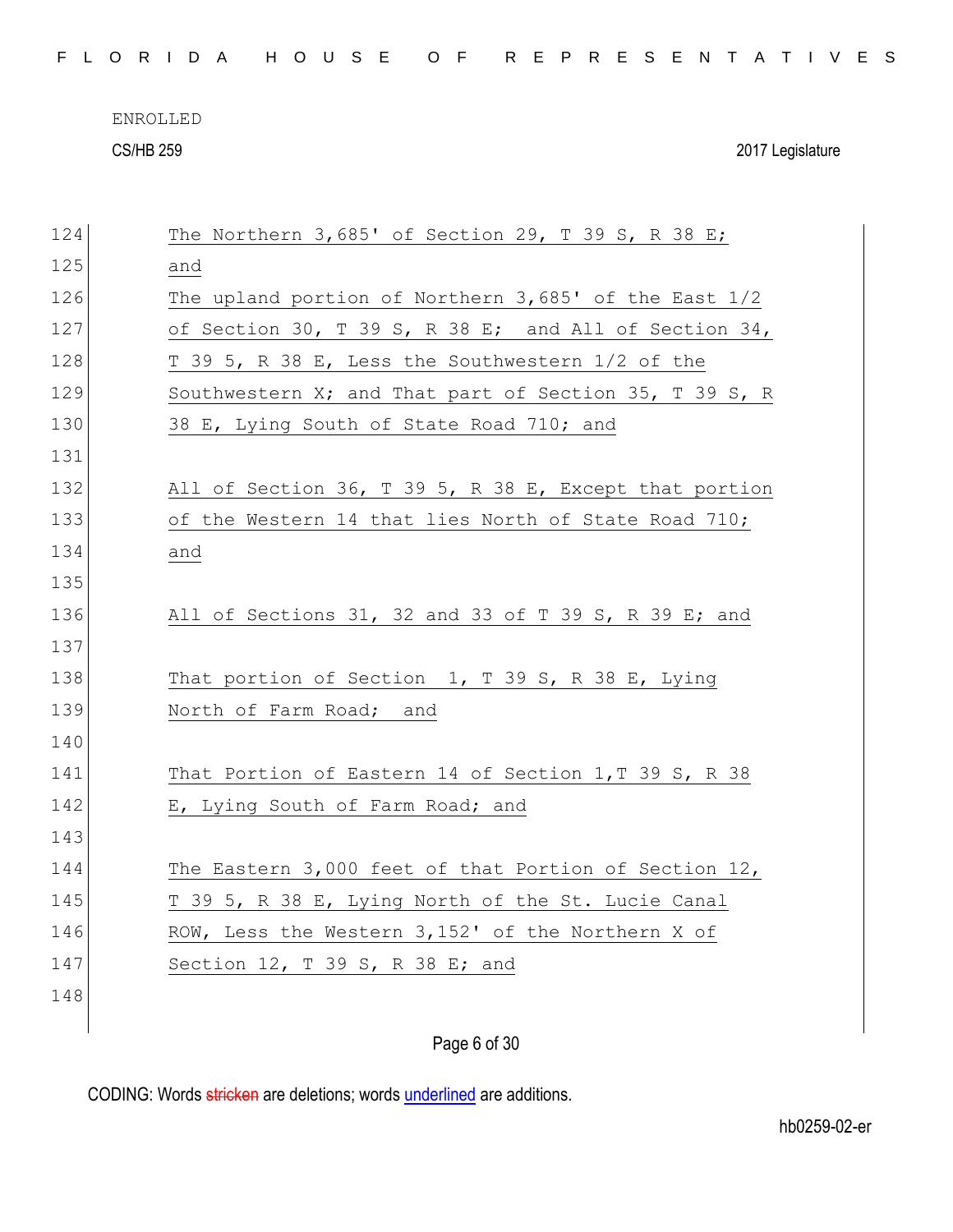| FLORIDA HOUSE OF REPRESENTATIVES |  |
|----------------------------------|--|
|----------------------------------|--|

| 149 | Those Parts of Sections 4, 7, 8 and 9, T 40 S, R 39 E,         |
|-----|----------------------------------------------------------------|
| 150 | Lying North of the St. Lucie Canal; and                        |
| 151 | All of Sections 5 and 6, T 40 5, R 39 E; and                   |
| 152 |                                                                |
| 153 | That Portion of Section 8, T 40 S, R 39 E, Lying South         |
| 154 | of the St. Lucie Canal and North of State Road 710;            |
| 155 | and                                                            |
| 156 |                                                                |
| 157 | That Portion of Section 9, T 40 5, R 39 E, Lying South         |
| 158 | of the St. Lucie Canal, North of State Road 710, and           |
| 159 | West of the State Road 76/State Road 710                       |
| 160 | Connector.                                                     |
| 161 |                                                                |
| 162 | All Lying in Martin County, Florida, being                     |
| 163 | approximately 9,397 .5 acres.                                  |
| 164 |                                                                |
| 165 | Section 4. Village council.-                                   |
| 166 | GENERAL POWERS AND DUTIES. - All powers of the village<br>(1)  |
| 167 | shall be vested in the village council, except as otherwise    |
| 168 | provided by law or this charter, and the council shall provide |
| 169 | for the exercise thereof and for the performance of all duties |
| 170 | and obligations permitted by or imposed on the village by law. |
| 171 | COMPOSITION; ELIGIBILITY; TERMS.-<br>(2)                       |
|     |                                                                |
|     |                                                                |

Page 7 of 30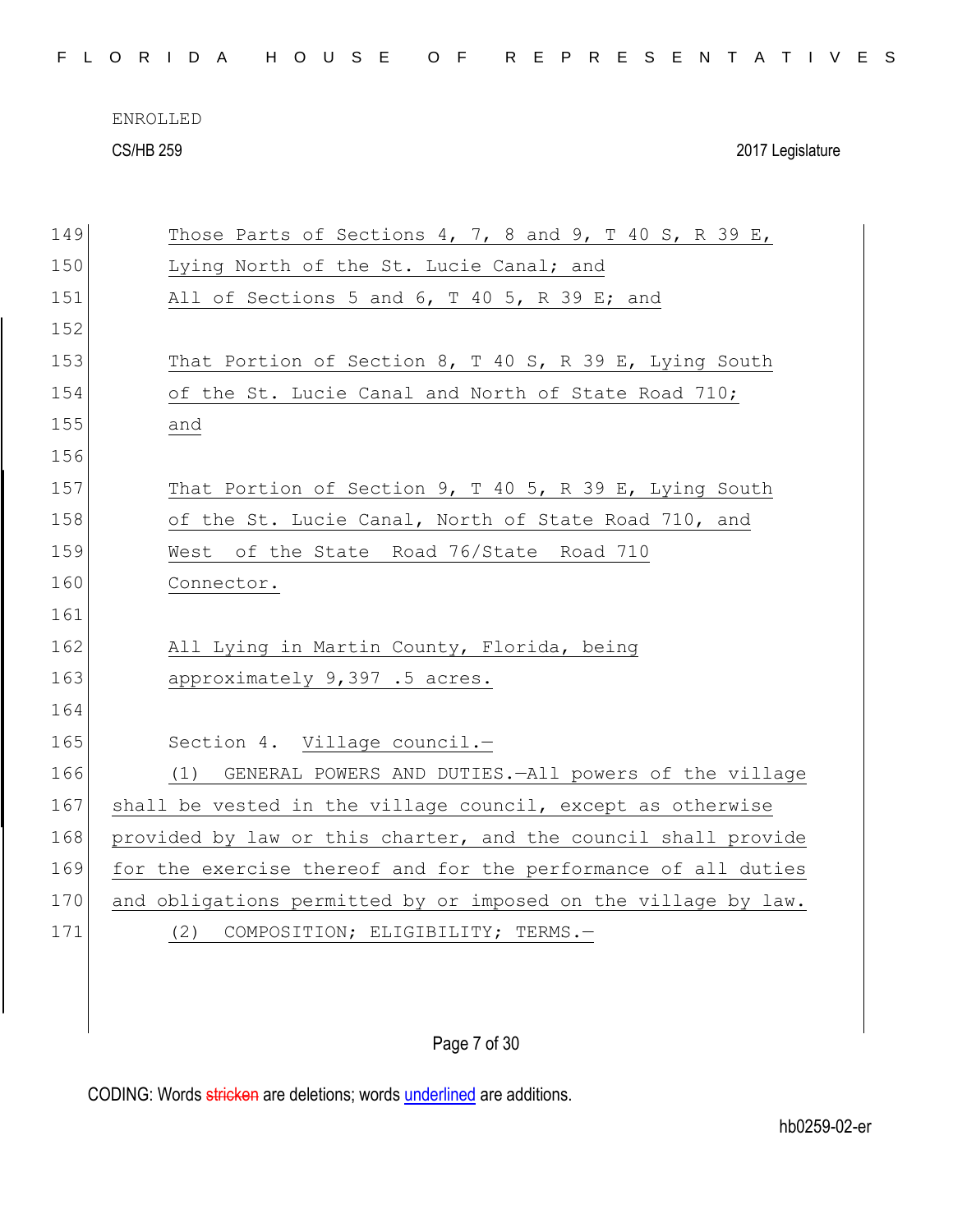|--|

| 172 | Composition.-There shall be a village council composed<br>(a)    |
|-----|------------------------------------------------------------------|
| 173 | of five council members. Each council member shall be elected by |
| 174 | the voters of the village at large.                              |
| 175 | (b) Eligibility.-                                                |
| 176 | 1. Each candidate for village council shall be a qualified       |
| 177 | elector of the village.                                          |
| 178 | Each candidate for council shall have been a resident<br>2.      |
| 179 | of the village for at least 1 year before qualifying for office. |
| 180 | Each council member must reside in the village for the<br>3.     |
| 181 | duration of his or her term.                                     |
| 182 | The term of office for each council member shall be 4<br>4.      |
| 183 | years.                                                           |
| 184 | (c) Seats.-The village council shall be divided into five        |
| 185 | separate council seats to be designated as seats 1, 2, 3, 4, and |
| 186 | 5, to be voted on a villagewide basis, with each qualified       |
| 187 | elector entitled to vote for one candidate for one seat.         |
| 188 | (3) MAYOR; VICE MAYOR.-                                          |
| 189 | (a) Mayor.-At the first regularly scheduled meeting after        |
| 190 | the village's first election and each regular election           |
| 191 | thereafter and after receiving the certified results of the      |
| 192 | election, the council, by a majority vote, shall select from its |
| 193 | membership a mayor. Each year in which a regular election is not |
| 194 | scheduled, the council, by the second regular meeting after      |
| 195 | September 1, shall by majority vote select from its membership a |
| 196 | mayor. The mayor shall serve as chairperson during the meetings  |
|     |                                                                  |

Page 8 of 30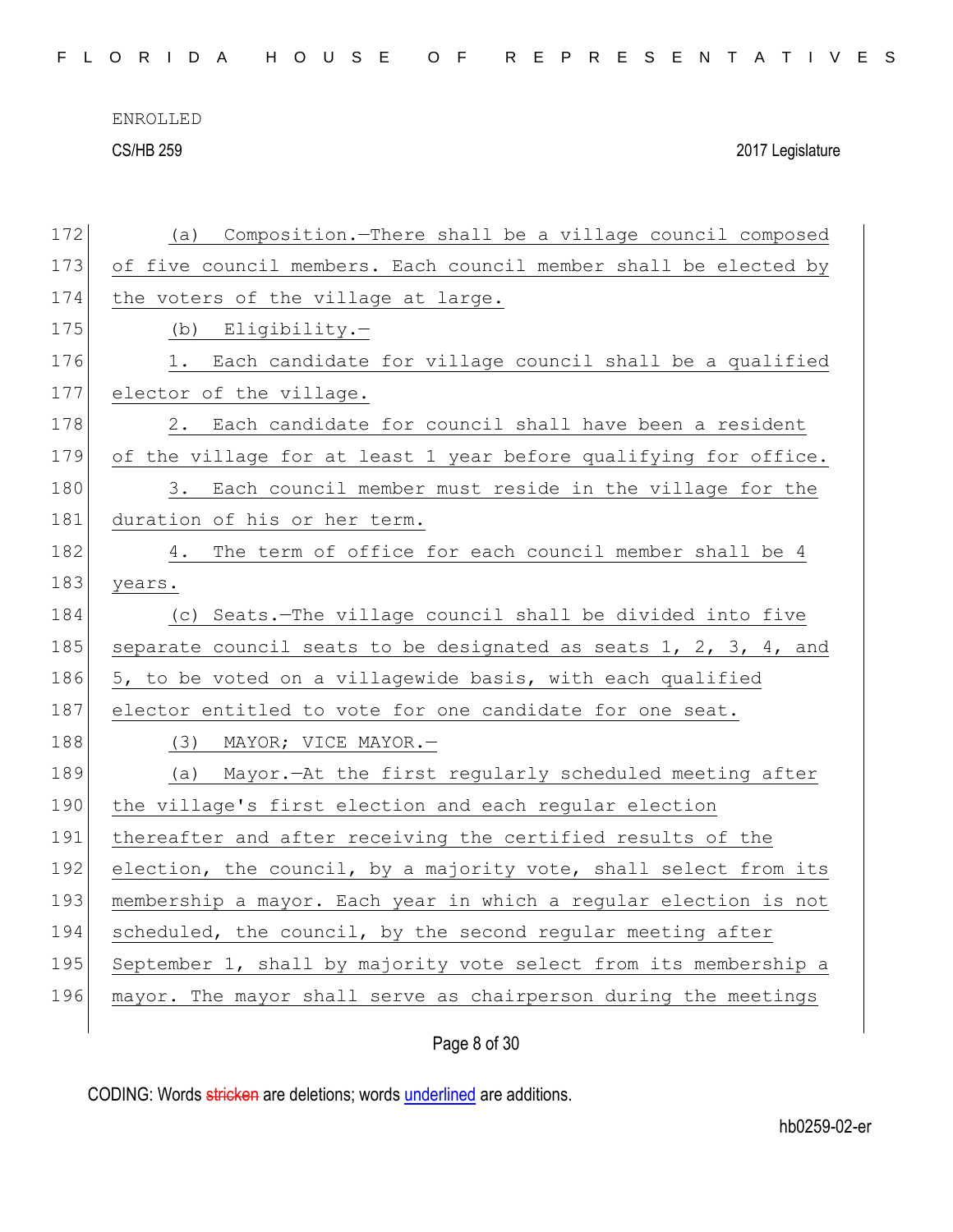| 197 | of the council and shall serve as the head of municipal          |
|-----|------------------------------------------------------------------|
| 198 | government for the purpose of execution of legal documents as    |
| 199 | required by ordinance. The mayor shall also serve as the         |
| 200 | ceremonial head of the village.                                  |
| 201 | (b) Vice mayor.—A vice mayor shall be selected in the same       |
| 202 | manner as the mayor as provided in paragraph (a). The vice mayor |
| 203 | shall serve as mayor during the absence or disability of the     |
| 204 | mayor and, if a vacancy of the mayor occurs, shall become        |
| 205 | interim mayor until a mayor is selected as described in          |
| 206 | paragraph (a).                                                   |
| 207 | (4) COMPENSATION. - An ordinance increasing or decreasing        |
| 208 | compensation of the council may be adopted at any time upon the  |
| 209 | affirmative vote of four members of the council; however, if the |
| 210 | council takes action to change the level of compensation, the    |
| 211 | salary of council members shall not be adjusted until after the  |
| 212 | first day after the next regular municipal election. The council |
| 213 | may provide for reimbursement of actual expenses incurred by its |
| 214 | members, including the mayor, while performing their official    |
| 215 | duties.                                                          |
| 216 | (5)<br>COUNCIL MEETINGS.-                                        |
| 217 | The council shall hold meetings in accordance with a<br>(a)      |
| 218 | duly adopted ordinance or resolution. Special meetings may be    |
| 219 | held at the call of the mayor or a majority of the council       |
| 220 | members. At least a 24-hour notice shall be provided to each     |
| 221 | council member and the public for special meetings, unless there |
|     |                                                                  |

Page 9 of 30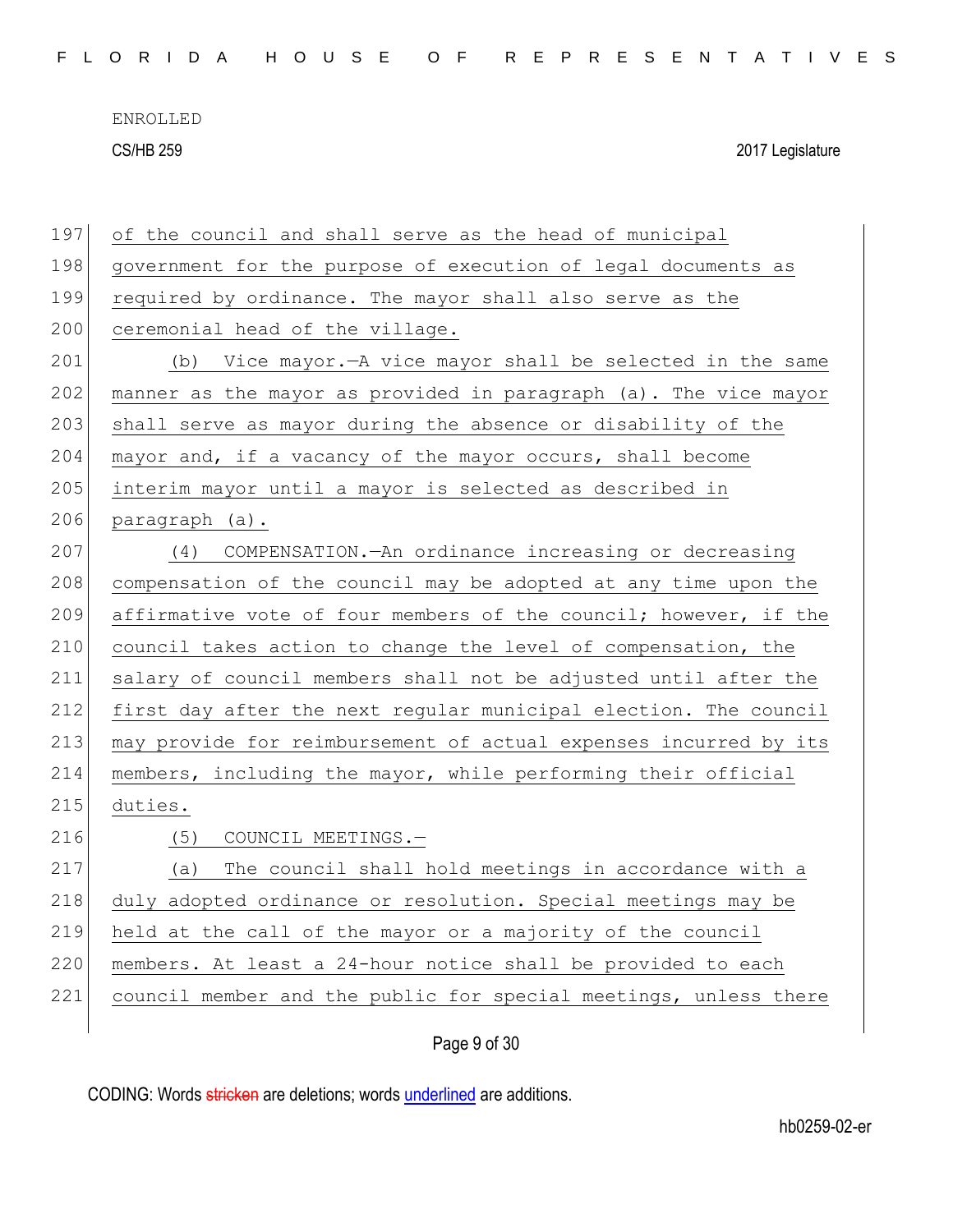| 222 | is an immediate threat to the public safety. Except as           |
|-----|------------------------------------------------------------------|
| 223 | authorized by law, all meetings shall be open to the public.     |
| 224 | Three members of the village council shall constitute<br>(b)     |
| 225 | a quorum for the conduct of business unless otherwise provided   |
| 226 | herein. Unless a quorum is present, no action may be taken       |
| 227 | except to adjourn. In order to approve any action or adopt any   |
| 228 | ordinance or resolution there must be at least three affirmative |
| 229 | votes for the action, unless otherwise provided herein.          |
| 230 | PROHIBITIONS.-<br>(6)                                            |
| 231 | Neither the council, nor any individual member of the<br>(a)     |
| 232 | council, shall in any manner attempt to dictate the employment   |
| 233 | or removal of any employee other than the village manager and    |
| 234 | village attorney. The council is free to make inquiries of       |
| 235 | village employees, but no individual member of the council shall |
| 236 | give orders to any officer or employee of the village.           |
| 237 | Recommendations for improvements in village government           |
| 238 | operations shall come through the village manager, but each      |
| 239 | member of the council shall be free to discuss or recommend      |
| 240 | improvements to the village manager, and the council is free to  |
| 241 | direct the village manager to implement specific recommendations |
| 242 | for improvement in village government operations.                |
| 243 | No present or former elected village official shall<br>(b)       |
| 244 | hold any compensated appointive office or employment with the    |
| 245 | village until 1 year after leaving office.                       |
|     |                                                                  |

Page 10 of 30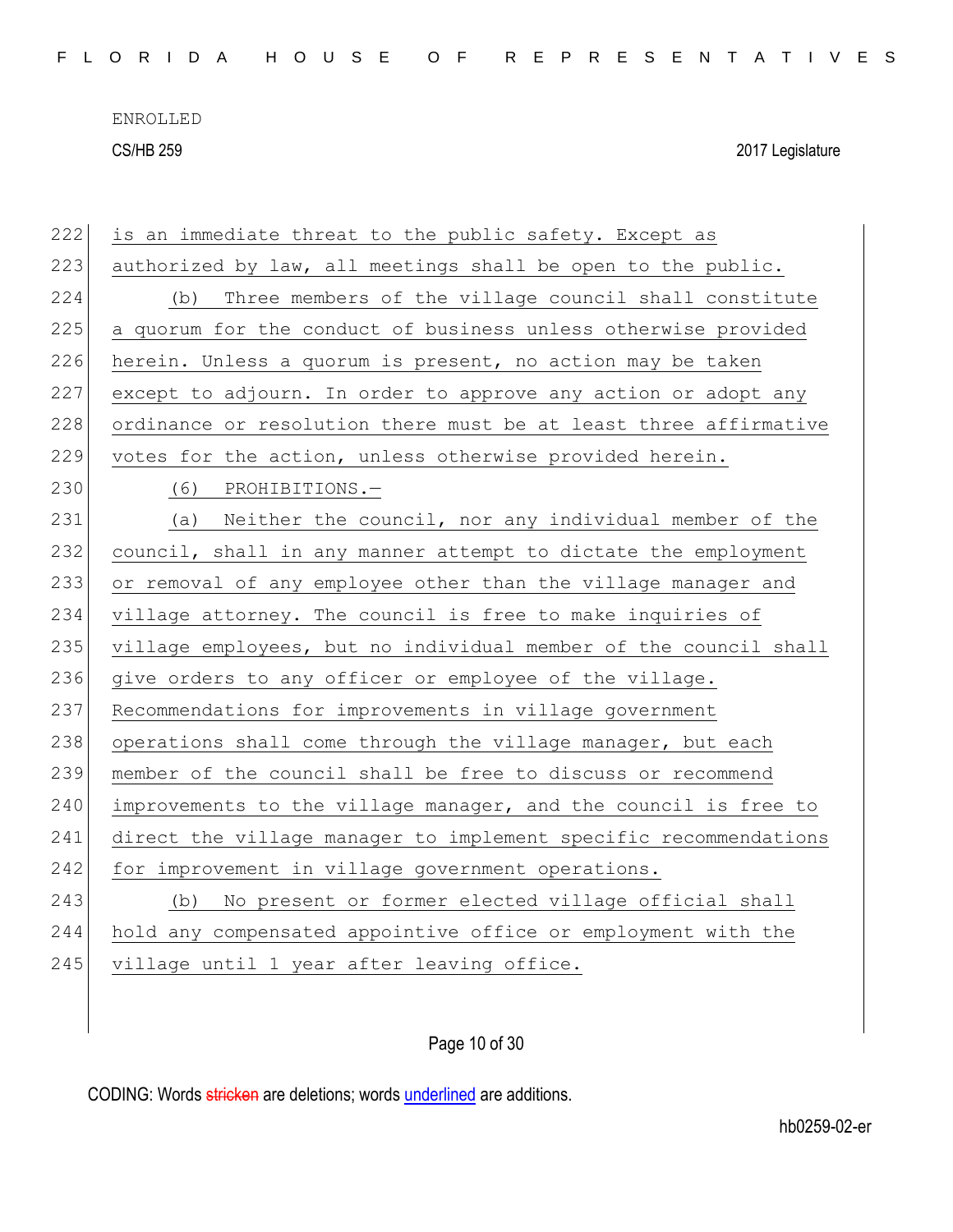ENROLLED

CS/HB 259 2017 Legislature

| 246 | (7) VACANCIES; FORFEITURE OF OFFICE; FILLING OF                          |
|-----|--------------------------------------------------------------------------|
| 247 | VACANCIES.-                                                              |
| 248 | (a) Vacancies.-A vacancy in the office of a member of the                |
| 249 | council, mayor, or vice mayor shall occur upon the incumbent's           |
| 250 | death, inability to fulfill the duties of the office, relocation         |
| 251 | of residence outside the village, resignation, appointment to            |
| 252 | another public office, judicially determined incompetence, or            |
| 253 | removal or forfeiture of office as described in this subsection.         |
| 254 | Forfeiture of office.-<br>(b)                                            |
| 255 | A member of the council may forfeit the office if the<br>1.              |
| 256 | member:                                                                  |
| 257 | Lacks at any time during the term of office any<br>а.                    |
| 258 | qualification for the office prescribed by this charter or by            |
| 259 | law;                                                                     |
| 260 | b. Violates any express prohibition of this charter;                     |
| 261 | Is convicted of a felony or criminal misdemeanor, which<br>$\mathbb C$ . |
| 262 | felony or misdemeanor involves the office of village council;            |
| 263 | Is found to have violated any standard of conduct or<br>d.               |
| 264 | code of ethics established by law for public officials or has            |
| 265 | been suspended from office by the Governor, unless subsequently          |
| 266 | reinstated as provided by law; or                                        |
| 267 | Misses three consecutive regularly scheduled council<br>е.               |
| 268 | meetings, unless excused by the council.                                 |
| 269 |                                                                          |
|     |                                                                          |
|     |                                                                          |

Page 11 of 30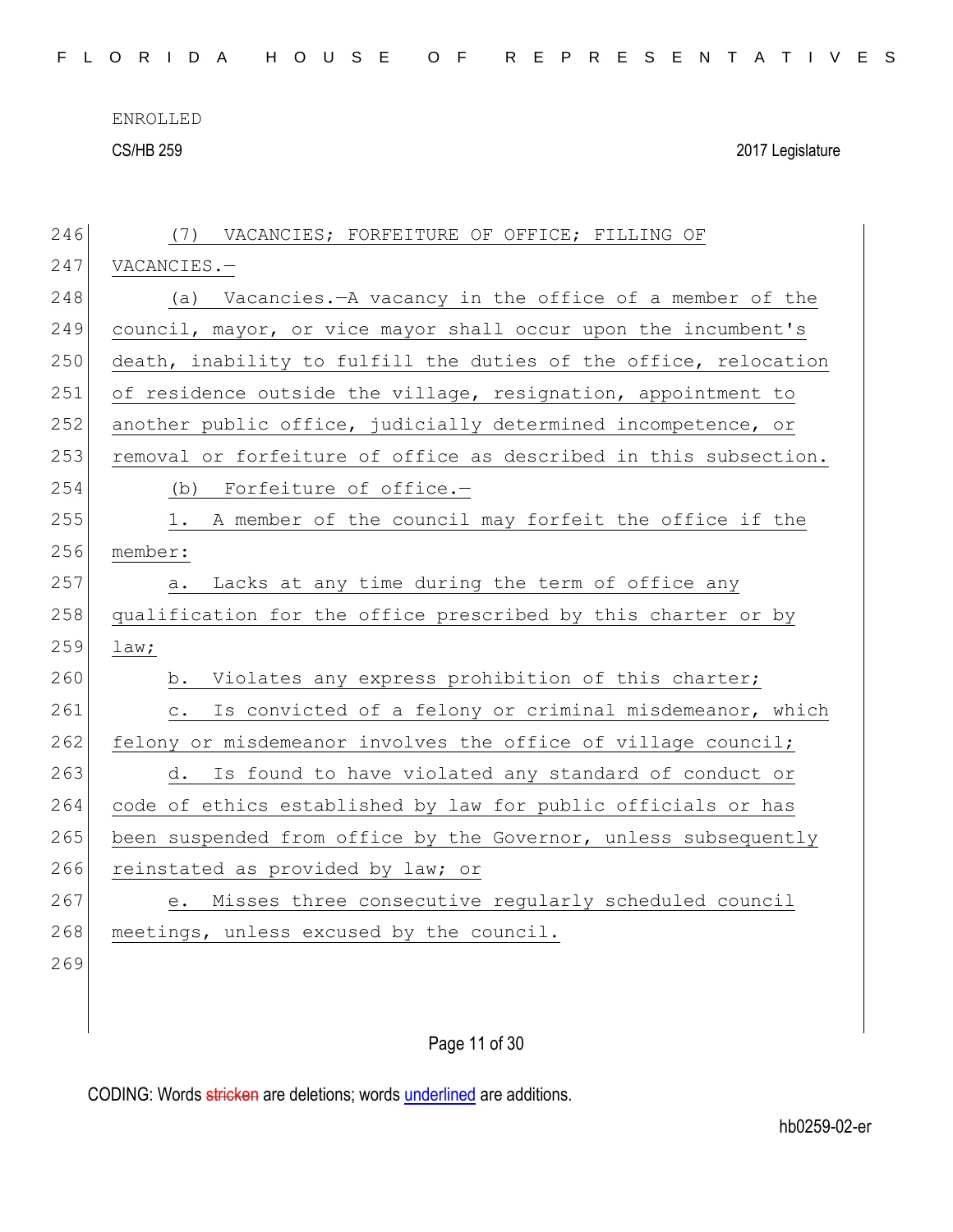| 270 | If any of these events should occur, a hearing shall             |
|-----|------------------------------------------------------------------|
| 271 | automatically be conducted at the next regularly scheduled       |
| 272 | council meeting, and the member may be declared to have          |
| 273 | forfeited office by majority vote of the council.                |
| 274 | The council shall be the sole judge of the<br>2.                 |
| 275 | qualifications of its members and shall hear all questions       |
| 276 | relating to forfeiture of a council member's office, including   |
| 277 | whether good cause for absence has been or may be established.   |
| 278 | The council shall have the power to set additional written       |
| 279 | standards of conduct for its members beyond those specified in   |
| 280 | this charter and may provide for such penalties as it deems      |
| 281 | appropriate, including forfeiture of office. In order to         |
| 282 | exercise these powers, the council shall have power to subpoena  |
| 283 | witnesses, administer oaths, and require the production of       |
| 284 | evidence.                                                        |
| 285 | (c) Filling of vacancies.-                                       |
| 286 | 1. A vacancy on the council shall be filled by a majority        |
| 287 | vote of the remaining members of the council for the period of   |
| 288 | time until the next election, when a council member shall be     |
| 289 | elected for the remainder of the term vacated. If more than 6    |
| 290 | months remain in the unexpired term and a majority of the        |
| 291 | remaining council members cannot reach a decision within 60 days |
| 292 | after a vacancy occurs, the vacancy shall be filled by a special |
| 293 | election.                                                        |
|     |                                                                  |

Page 12 of 30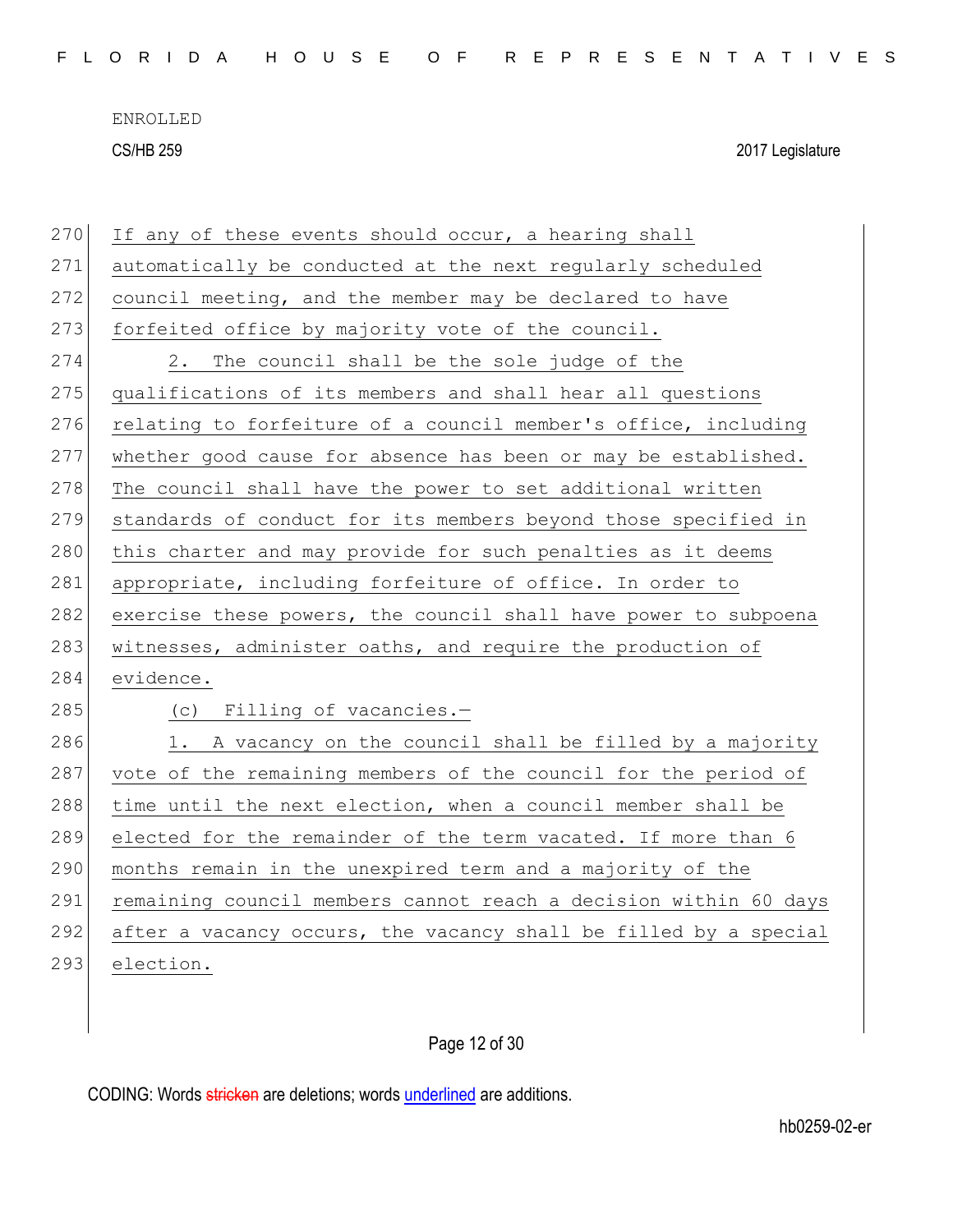| 294 | 2. In the event that all of the council members are              |
|-----|------------------------------------------------------------------|
| 295 | removed by death, disability, recall, forfeiture of office, or   |
| 296 | resignation, the Governor shall appoint interim council members  |
| 297 | who shall call a special election at least 30 days, but no more  |
| 298 | than 60 days, after such appointment. Such election shall be     |
| 299 | held in the same manner as the initial elections under this      |
| 300 | charter. However, if there are fewer than 6 months remaining in  |
| 301 | any unexpired terms, the interim council appointed by the        |
| 302 | Governor shall serve out the unexpired terms. Appointees must    |
| 303 | meet all requirements for candidates as provided in this         |
| 304 | charter.                                                         |
| 305 | The burden of establishing good cause for absences<br>3.         |
| 306 | shall be on the council member in question; however, any council |
| 307 | member may, at any time during a duly held meeting, move to      |
| 308 | establish good cause for his or her absence. A council member    |
| 309 | whose qualifications are in question or who is otherwise subject |
| 310 | to forfeiture of his or her office shall not vote on such        |
| 311 | matters.                                                         |
| 312 | Section 5. Administration.-                                      |
| 313 | (1) VILLAGE MANAGER.-                                            |
| 314 | (a) The council shall appoint a village manager, or a            |
| 315 | management firm to fulfill the duties of a village manager, who  |
| 316 | shall serve at the pleasure of the council. The qualifications   |
| 317 | of the village manager or firm may be established by ordinance.  |
|     |                                                                  |
|     |                                                                  |

Page 13 of 30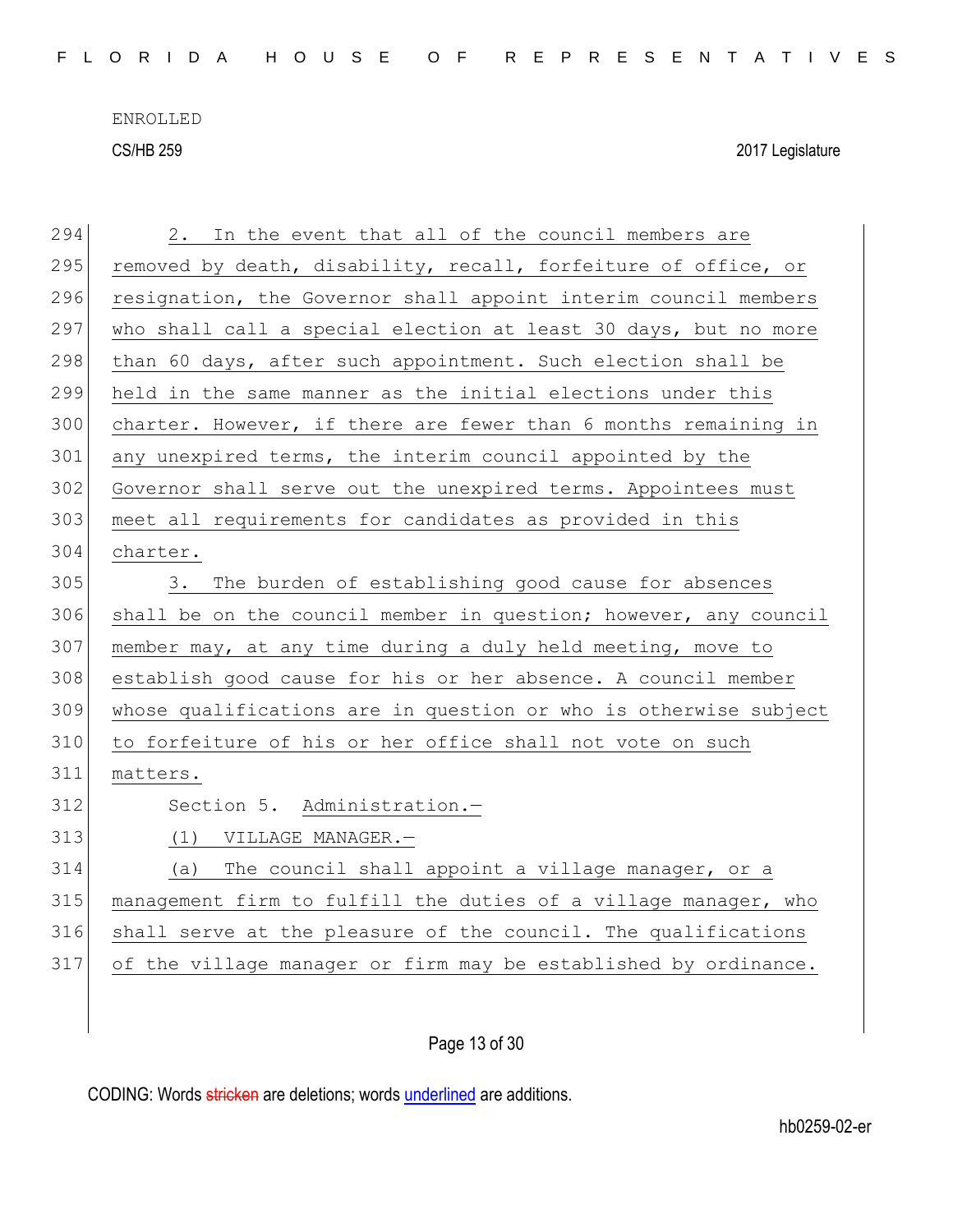| 318 | The village manager or firm may be removed by a<br>(b)           |
|-----|------------------------------------------------------------------|
| 319 | majority vote of the council.                                    |
| 320 | (c) During the absence or disability of the village              |
| 321 | manager, the village council may by resolution designate a       |
| 322 | properly qualified person to temporarily execute the functions   |
| 323 | of the village manager. Such person shall have the same powers   |
| 324 | and duties as the village manager and may be removed by the      |
| 325 | village council at any time upon a majority vote of the council. |
| 326 | (d) The village manager or firm shall:                           |
| 327 | Appoint, hire, suspend, demote, or dismiss any village<br>1.     |
| 328 | employee under the village manager's jurisdiction in accordance  |
| 329 | with law, and may authorize any department head to exercise      |
| 330 | these powers with respect to subordinates in that department.    |
| 331 | 2. Direct and supervise the administration of all                |
| 332 | departments of the village except the office of the village      |
| 333 | attorney.                                                        |
| 334 | (2) VILLAGE ATTORNEY. - There shall be a village attorney        |
| 335 | who shall be a member of The Florida Bar in good standing, be    |
| 336 | appointed by the council, and serve as the chief legal advisor   |
| 337 | to the council and village administrators, departments, and      |
| 338 | agencies. The council may remove the village attorney for any    |
| 339 | reason by a majority vote of its members.                        |
| 340 | Section 6. Departments; personnel; planning.-                    |
| 341 | (1) DEPARTMENTS; BOARDS; AGENCIES. The council may               |
|     |                                                                  |
| 342 | establish, modify, or terminate such departments, boards, or     |

Page 14 of 30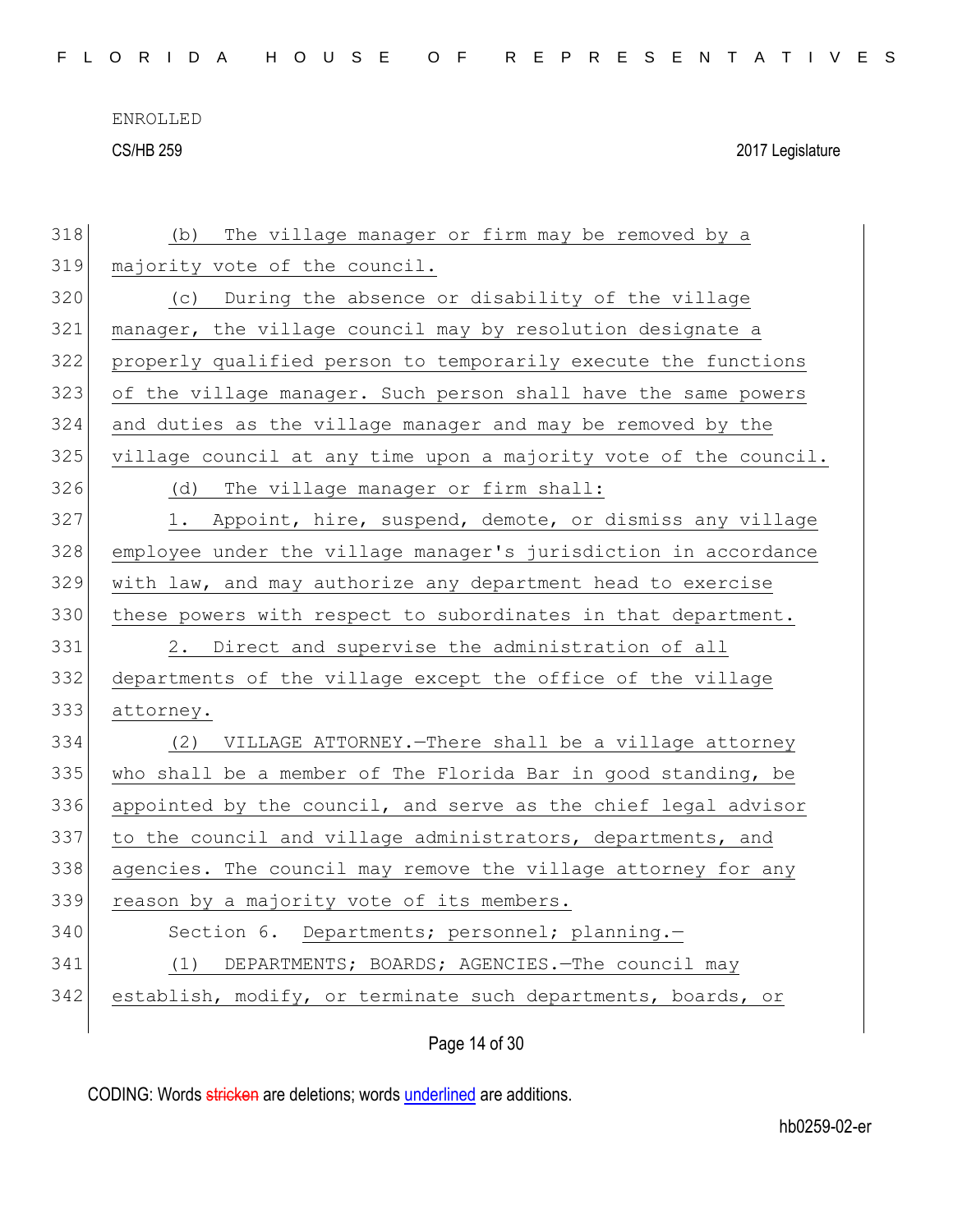|  |  |  | FLORIDA HOUSE OF REPRESENTATIVES |  |  |  |  |  |  |  |  |  |  |  |  |  |
|--|--|--|----------------------------------|--|--|--|--|--|--|--|--|--|--|--|--|--|
|  |  |  |                                  |  |  |  |  |  |  |  |  |  |  |  |  |  |

| 343 | agencies as it determines necessary for the efficient            |
|-----|------------------------------------------------------------------|
| 344 | administrative operation of the village. Such departments,       |
| 345 | boards, or agencies shall be determined by ordinance.            |
| 346 | (2) PERSONNEL.-Consistent with all applicable state and          |
| 347 | federal laws, the council shall provide by ordinance for the     |
| 348 | establishment, regulation, and maintenance of a system governing |
| 349 | personnel policies necessary for the effective administration of |
| 350 | employees of the village's departments, boards, and agencies.    |
| 351 | PLANNING.-Consistent with all applicable state and<br>(3)        |
| 352 | federal laws with respect to land use, development, and          |
| 353 | environmental protection, the village shall:                     |
| 354 | Designate an employee, agency, or agencies to execute<br>(a)     |
| 355 | the planning functions with such decision making                 |
| 356 | responsibilities as may be specified by ordinance or general     |
| 357 | law.                                                             |
| 358 | (b) Adopt a comprehensive plan and ensure that zoning and        |
| 359 | other land use control ordinances are consistent with the plan,  |
| 360 | all in accordance with general law. The Martin County            |
| 361 | Comprehensive Plan, as it exists on the day that the village     |
| 362 | commences corporate existence, shall serve as the initial        |
| 363 | comprehensive plan of the village until the village adopts its   |
| 364 | own comprehensive plan pursuant to chapter 163, Florida          |
| 365 | Statutes.                                                        |
| 366 | (c) Adopt zoning and development regulations, to be              |
| 367 | specified by ordinance, to implement the plan.                   |
|     |                                                                  |

Page 15 of 30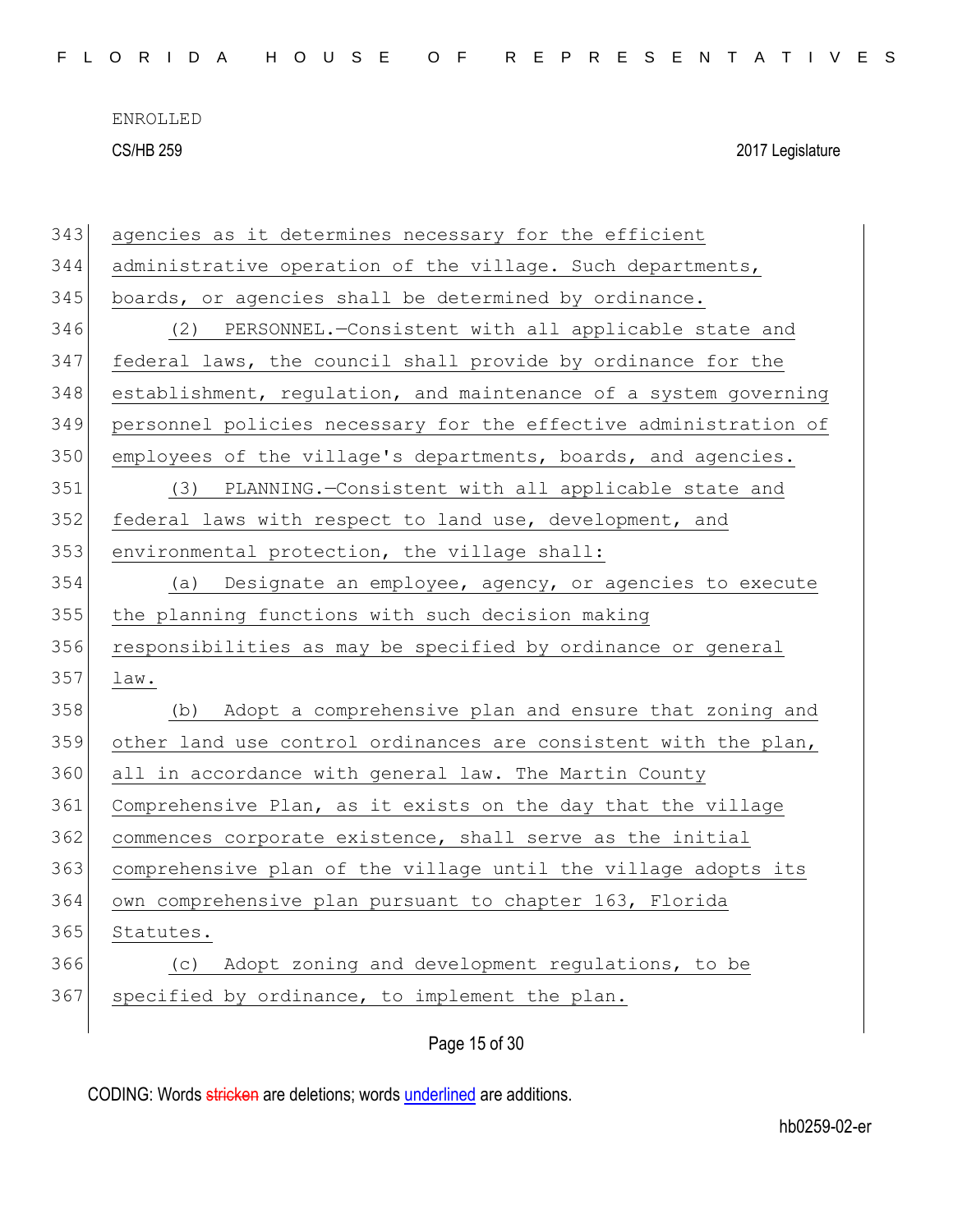|  |  |  |  |  |  | FLORIDA HOUSE OF REPRESENTATIVES |  |  |  |  |  |  |  |  |  |  |
|--|--|--|--|--|--|----------------------------------|--|--|--|--|--|--|--|--|--|--|
|  |  |  |  |  |  |                                  |  |  |  |  |  |  |  |  |  |  |

ENROLLED

CS/HB 259 2017 Legislature

| 368 | Section 7. Financial management.-                                |
|-----|------------------------------------------------------------------|
| 369 | (1) FISCAL YEAR.-The fiscal year of the village shall            |
| 370 | begin on the first day of October and end on the last day of     |
| 371 | September of each year.                                          |
| 372 | (2) EXPENDITURE OF VILLAGE FUNDS.-No village funds shall         |
| 373 | be expended except pursuant to a duly approved appropriations or |
| 374 | for the payment of bonds, notes, or other indebtedness duly      |
| 375 | authorized by the council and only from such funds so            |
| 376 | authorized.                                                      |
| 377 | BUDGET ADOPTION. - The council shall adopt a budget in<br>(3)    |
| 378 | accordance with applicable general law, after a minimum of two   |
| 379 | public hearings on the proposed budget. A resolution adopting    |
| 380 | the annual budget shall constitute appropriation of the amounts  |
| 381 | specified therein as expenditures from funds indicated.          |
| 382 | EXPENDITURES. - The budget shall not provide for<br>(4)          |
| 383 | expenditures in an amount greater than the revenues budgeted.    |
| 384 | (5) APPROPRIATIONS.-                                             |
| 385 | (a) If, during the fiscal year, revenues in excess of such       |
| 386 | revenues estimated in the budget are available for               |
| 387 | appropriation, the council by resolution may make supplemental   |
| 388 | appropriations for the year in an amount not to exceed such      |
| 389 | excess.                                                          |
| 390 | (b) If, at any time during the fiscal year, it appears           |
| 391 | probable to the village manager that the revenues available will |
| 392 | be insufficient to meet the amount appropriated, the village     |
|     |                                                                  |

Page 16 of 30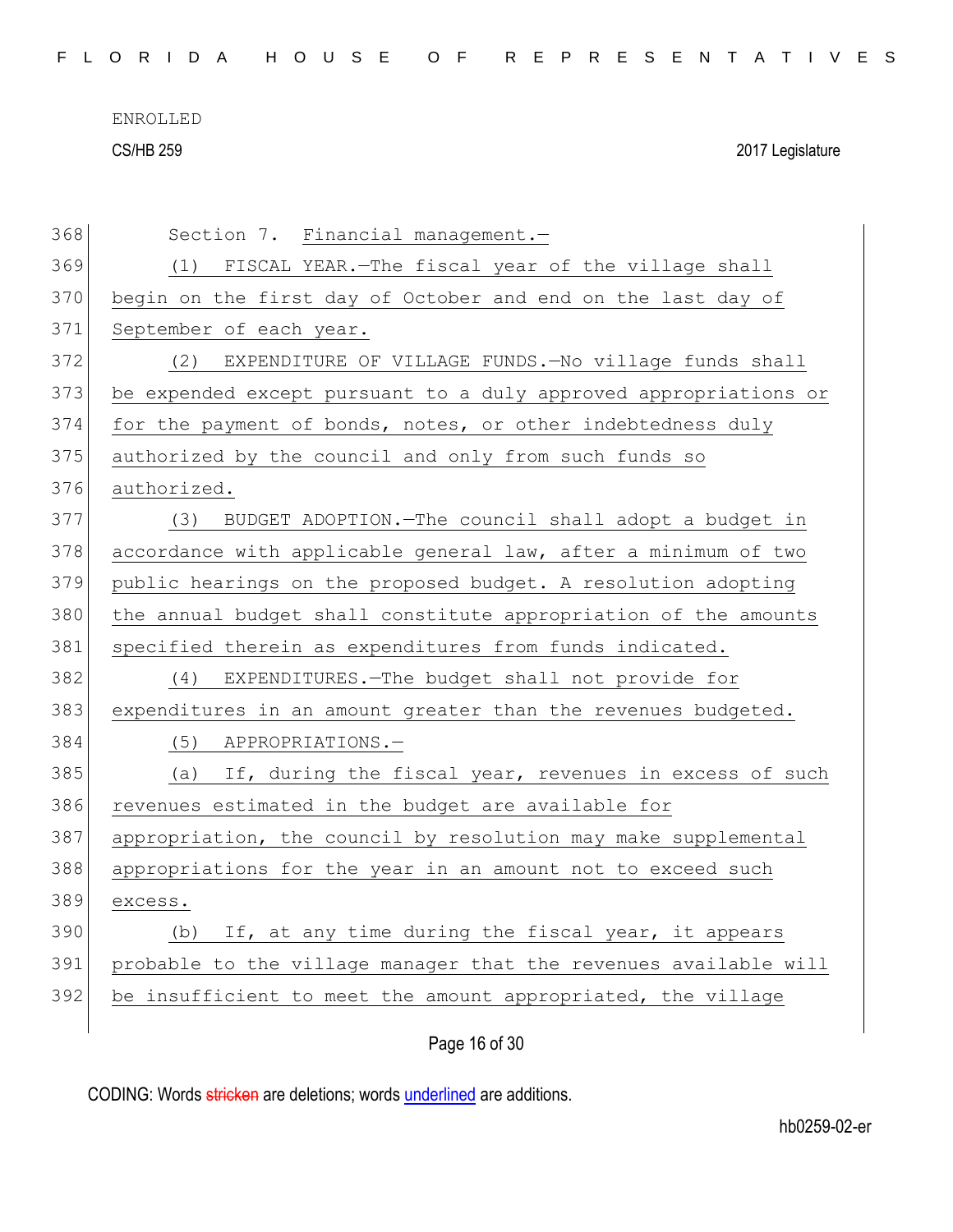| 393 | manager shall report to the council without delay, indicating    |
|-----|------------------------------------------------------------------|
| 394 | the estimated amount of the deficiency, any remedial action      |
| 395 | taken, and recommendations as to any other steps that should be  |
| 396 | taken. The council shall then take such further action as it     |
| 397 | deems necessary to prevent or minimize any deficiency and, for   |
| 398 | that purpose, the council may by resolution reduce one or more   |
| 399 | appropriations accordingly.                                      |
| 400 | (c) No appropriation for debt service may be reduced or          |
| 401 | transferred, and no appropriation may be reduced below any       |
| 402 | amount required by law to be appropriated, or by more than the   |
| 403 | unencumbered balance thereof. Notwithstanding any other          |
| 404 | provision of law, the supplemental and emergency appropriations  |
| 405 | and reduction or transfer of appropriations authorized by this   |
| 406 | section may be made effective immediately upon adoption.         |
| 407 | (6) BONDS; INDEBTEDNESS.-                                        |
| 408 | (a) Subject to the referendum requirements of the State          |
|     |                                                                  |
| 409 | Constitution, if applicable, the village may from time to time   |
| 410 | borrow money and issue bonds or other obligations or evidence of |
| 411 | indebtedness (collectively, "bonds") of any type or character    |
| 412 | for any of the purposes for which the village is not or          |
| 413 | hereafter authorized by law to borrow money, including to        |
| 414 | finance the cost of any capital or other project and to refund   |
| 415 | any and all previous issues of bonds at or before maturity. Such |
| 416 | bonds may be issued pursuant to one or more resolutions adopted  |
| 417 | by a majority of the council.                                    |

Page 17 of 30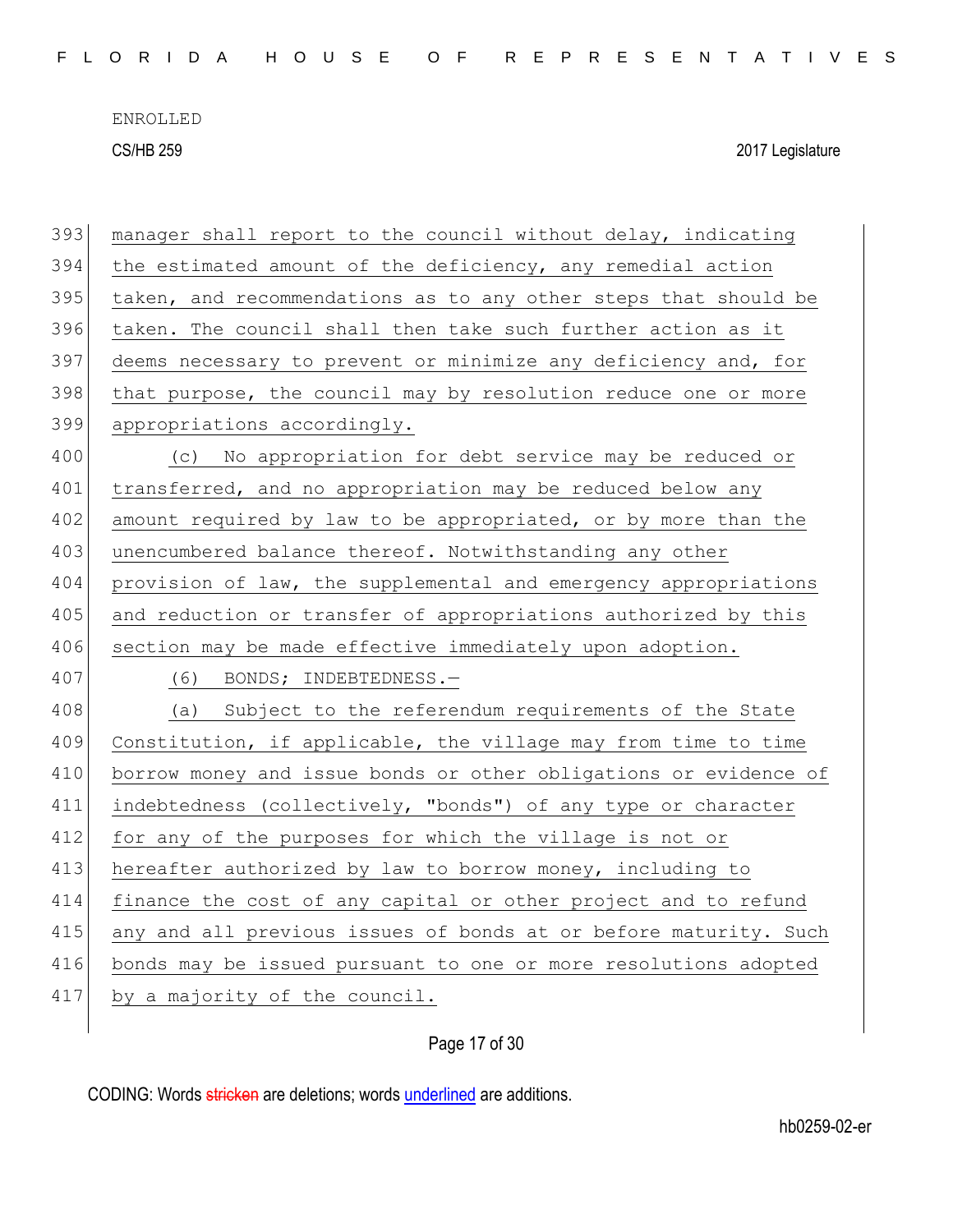F L O R I D A H O U S E O F R E P R E S E N T A T I V E S

ENROLLED

CS/HB 259 2017 Legislature

| 418 | The village may assume all outstanding indebtedness<br>(b)       |
|-----|------------------------------------------------------------------|
| 419 | related to facilities that it acquires from other units of local |
| 420 | government and be liable for payment of such indebtedness in     |
| 421 | accordance with its terms.                                       |
| 422 | (7) REVENUE BONDS. - Revenue bonds may be issued by the          |
| 423 | village as authorized by law.                                    |
| 424 | ANNUAL AUDIT. - The council shall provide for an<br>(8)          |
| 425 | independent annual financial audit of all village accounts and   |
| 426 | may provide for more frequent audits as it deems necessary. Such |
| 427 | audits shall be made by a certified public accountant or a firm  |
| 428 | of such accountants who have no personal interest, directly or   |
| 429 | indirectly, in the fiscal affairs of the village government or   |
| 430 | in any of its officers.                                          |
| 431 | (9) SHORTFALLS.-The state is not liable for financial            |
| 432 | shortfalls of the village.                                       |
| 433 | Section 8. Nominations and elections.-                           |
| 434 | (1)<br>NONPARTISAN ELECTIONS; ELECTORS; QUALIFYING.-             |
| 435 | (a) Nonpartisan elections.-All elections shall be                |
| 436 | conducted on a nonpartisan basis without designation of          |
| 437 | political party affiliation.                                     |
| 438 | Electors. - Any person who is a resident of the village,<br>(b)  |
| 439 | who has qualified as an elector of this state, and who registers |
| 440 | as prescribed by law shall be an elector of the village.         |
| 441 | (c) Qualifying.-                                                 |
|     |                                                                  |

## Page 18 of 30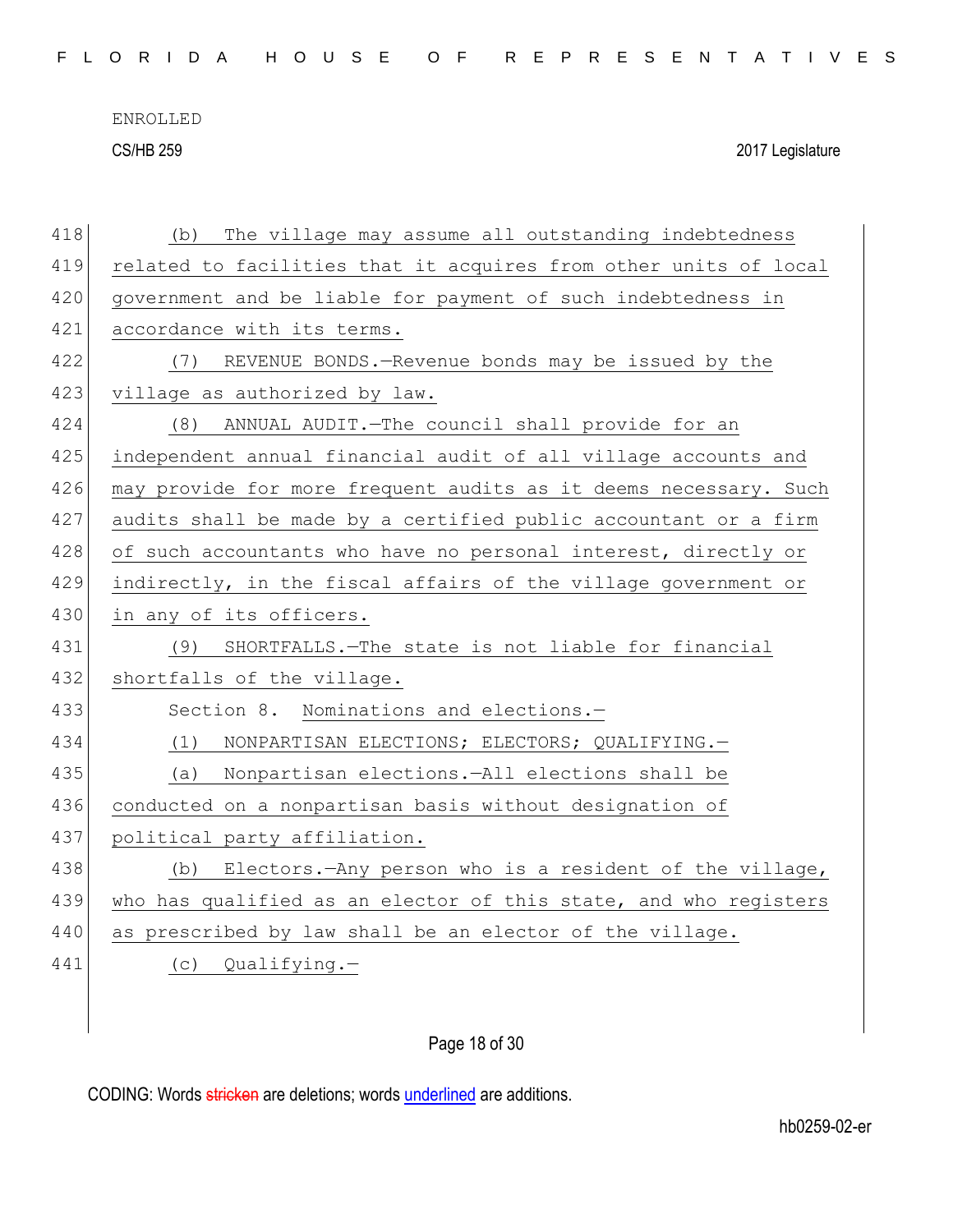| 442 | Each candidate for village council shall be a qualified<br>1.    |
|-----|------------------------------------------------------------------|
| 443 | elector of the village and must reside in the village for at     |
| 444 | least 1 year before the beginning of the qualifying period for   |
| 445 | the office sought.                                               |
| 446 | Any elector of the village who wishes to become a<br>2.          |
| 447 | candidate for village council shall qualify with the Supervisor  |
| 448 | of Elections of Martin County for the initial election;          |
| 449 | thereafter, candidates shall qualify with the official           |
| 450 | designated by village resolution or general law by providing     |
| 451 | proof of voter registration, current address, and 1 year of      |
| 452 | residency in the village unless the village council, by          |
| 453 | resolution, provides that the Supervisor of Elections of Martin  |
| 454 | County conduct the candidate qualification process.              |
| 455 | The qualifying period for candidates for village<br>3.           |
| 456 | council shall be the same as provided by the Supervisor of       |
| 457 | Elections of Martin County or as otherwise provided by           |
| 458 | ordinance.                                                       |
| 459 | $(2)$ ELECTIONS. -                                               |
| 460 | (a) Adoption of Florida Election Code.-All elections             |
| 461 | required under any article or section of this charter shall be   |
| 462 | conducted in accordance with the Florida Election Code, chapters |
| 463 | 97-106, Florida Statutes, except as otherwise provided in this   |
| 464 | charter. The council, by ordinance, may adopt such election      |
| 465 | procedures as are necessary and as provided by the Florida       |
| 466 | Election Code, chapters 97-106, Florida Statutes.                |
|     |                                                                  |

Page 19 of 30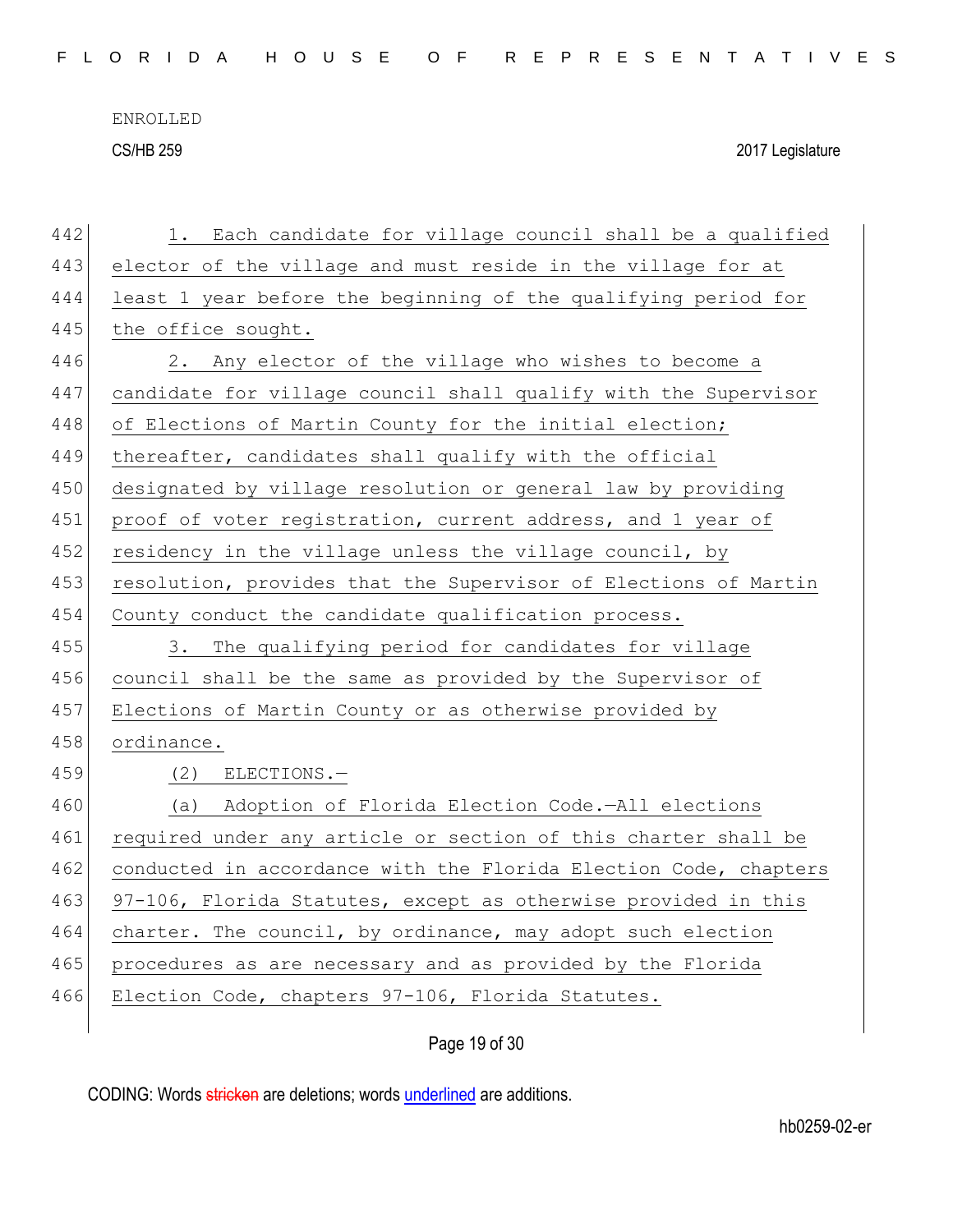ENROLLED

CS/HB 259 2017 Legislature

| 467 | (b) At large elections.-                                         |
|-----|------------------------------------------------------------------|
| 468 | The first regular election of council members shall be<br>1.     |
| 469 | held March 13, 2018, and thereafter will be 10 weeks before the  |
| 470 | date of the general election on each even-numbered year, unless  |
| 471 | this date is required to be changed to a date concurrent with    |
| 472 | any countywide or statewide election.                            |
| 473 | 2. The candidates receiving the highest number of votes in       |
| 474 | the village at-large election shall be elected.                  |
| 475 | The term of office for an elected council member shall<br>3.     |
| 476 | begin immediately after official certification of the results of |
| 477 | the election and shall expire upon the assumption of office by   |
| 478 | his or her successor.                                            |
| 479 | No election for a council member seat shall be required<br>4.    |
|     |                                                                  |
| 480 | if there is only one duly qualified candidate for the council    |
| 481 | member seat.                                                     |
| 482 | (c) Village canvassing board. The canvassing board shall         |
| 483 | be composed of three members appointed by the village council by |
| 484 | resolution. No member of the village canvassing board shall be   |
| 485 | an active participant in the village election for which he or    |
| 486 | she is canvassing as the term "active participant" is            |
| 487 | interpreted by the Division of Elections. Should a vacancy occur |
| 488 | on the canvassing board, the village council shall appoint a     |
| 489 | replacement member by resolution. The village canvassing board   |
| 490 | shall canvass the election consistent with the requirements of   |
| 491 | Florida law and consistent with and pursuant to any agreement    |

Page 20 of 30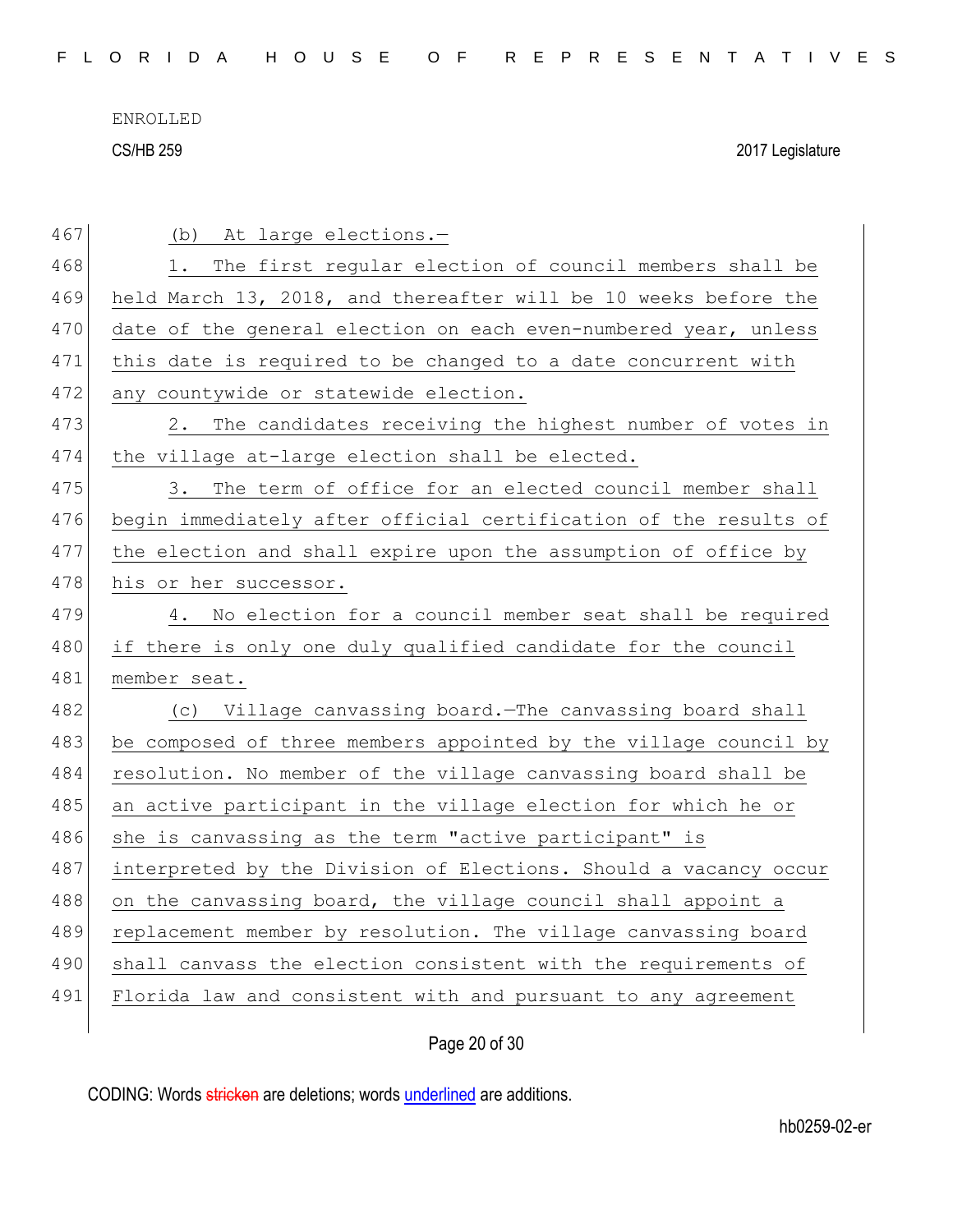| 492 | between the village and the Martin County Supervisor of          |
|-----|------------------------------------------------------------------|
| 493 | Elections. The canvassing board shall certify the results of the |
| 494 | election upon receipt of the certification from the supervisor   |
| 495 | of elections. However, the village council may, by resolution,   |
| 496 | delegate the election canvassing responsibilities for village    |
| 497 | elections to the county canvassing board.                        |
| 498 | (3) RECALL. The qualified voters of the village shall have       |
| 499 | the power to remove from office any elected official of the      |
| 500 | village in accordance with state law.                            |
| 501 | Section 9. Initiative and referendum. The powers of              |
| 502 | initiative and referendum are reserved to the qualified          |
| 503 | registered voters of the village. The election laws of the state |
| 504 | shall govern the exercise of the powers of initiative and        |
|     |                                                                  |
| 505 | referendum under this charter.                                   |
| 506 | Section 10. General provisions.-                                 |
| 507 | (1) CODE OF ETHICS. - It is essential to the proper conduct      |
| 508 | and operation of the village that the officers and employees of  |
| 509 | the village be independent and impartial and for their offices   |
| 510 | not to be used for private gain other than the remuneration      |
| 511 | provided by law or by ordinances. It is declared to be the       |
| 512 | policy of the village that its officers and employees are agents |
| 513 | of the people and hold their positions for the benefit of the    |
| 514 | public. Therefore, all village officers and employees shall      |
| 515 | adhere to the standards of conduct as provided in part III of    |
| 516 | chapter 112, Florida Statutes.                                   |

Page 21 of 30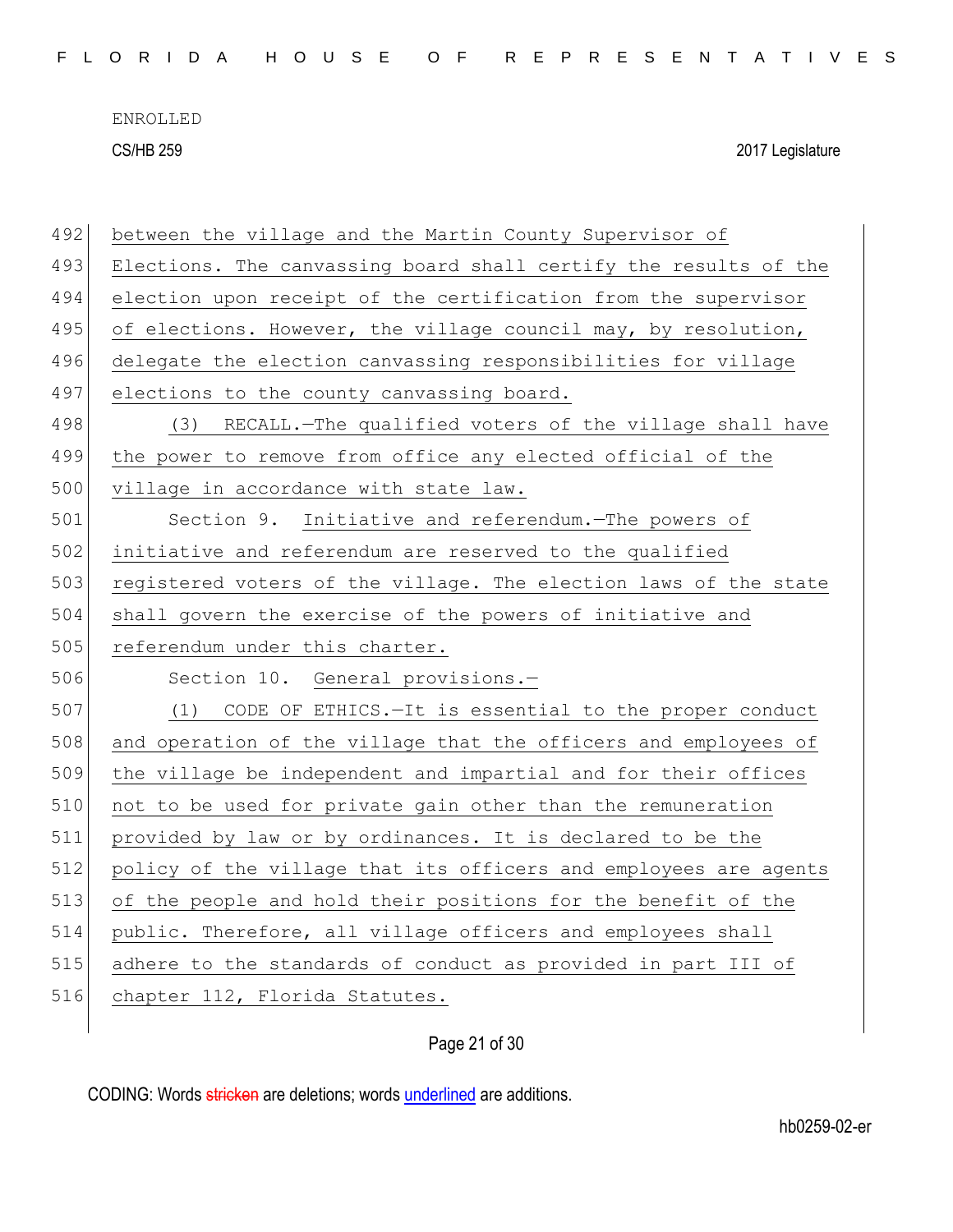| 517 | AMENDMENTS TO CHARTER. - This charter may be amended in<br>(2)   |
|-----|------------------------------------------------------------------|
| 518 | accordance with the provisions for charter amendments as         |
| 519 | specified in the Municipal Home Rules Powers Act, chapter 166,   |
| 520 | Florida Statutes, or as otherwise may be provided by general     |
| 521 | law.                                                             |
| 522 | SEVERABILITY. - If any provision of this charter or the<br>(3)   |
| 523 | application thereof to any person or circumstance is held        |
| 524 | invalid, the invalidity shall not affect other provisions or     |
| 525 | applications of this charter which can be given effect without   |
| 526 | the invalid provisions or application, and to this end the       |
| 527 | provisions of this charter are declared severable.               |
| 528 | Section 11. Referendum election; transition.-                    |
| 529 | REFERENDUM ELECTION. - The referendum election called<br>(1)     |
| 530 | for by this action shall be held on November 7, 2017, at which   |
| 531 | time the following question shall be placed upon the ballot:     |
| 532 | Shall the Village of Indiantown be created and its charter       |
| 533 | adopted?                                                         |
| 534 | $YES$                                                            |
| 535 | NO                                                               |
| 536 |                                                                  |
| 537 | In the event this question is answered affirmatively by a        |
| 538 | majority of voters voting in the referendum, the charter will    |
| 539 | take effect as provided herein. The referendum election shall be |
| 540 | conducted by the Supervisor of Elections of Martin County in     |
| 541 | accordance with the Florida Election Code, and the cost of such  |
|     |                                                                  |

Page 22 of 30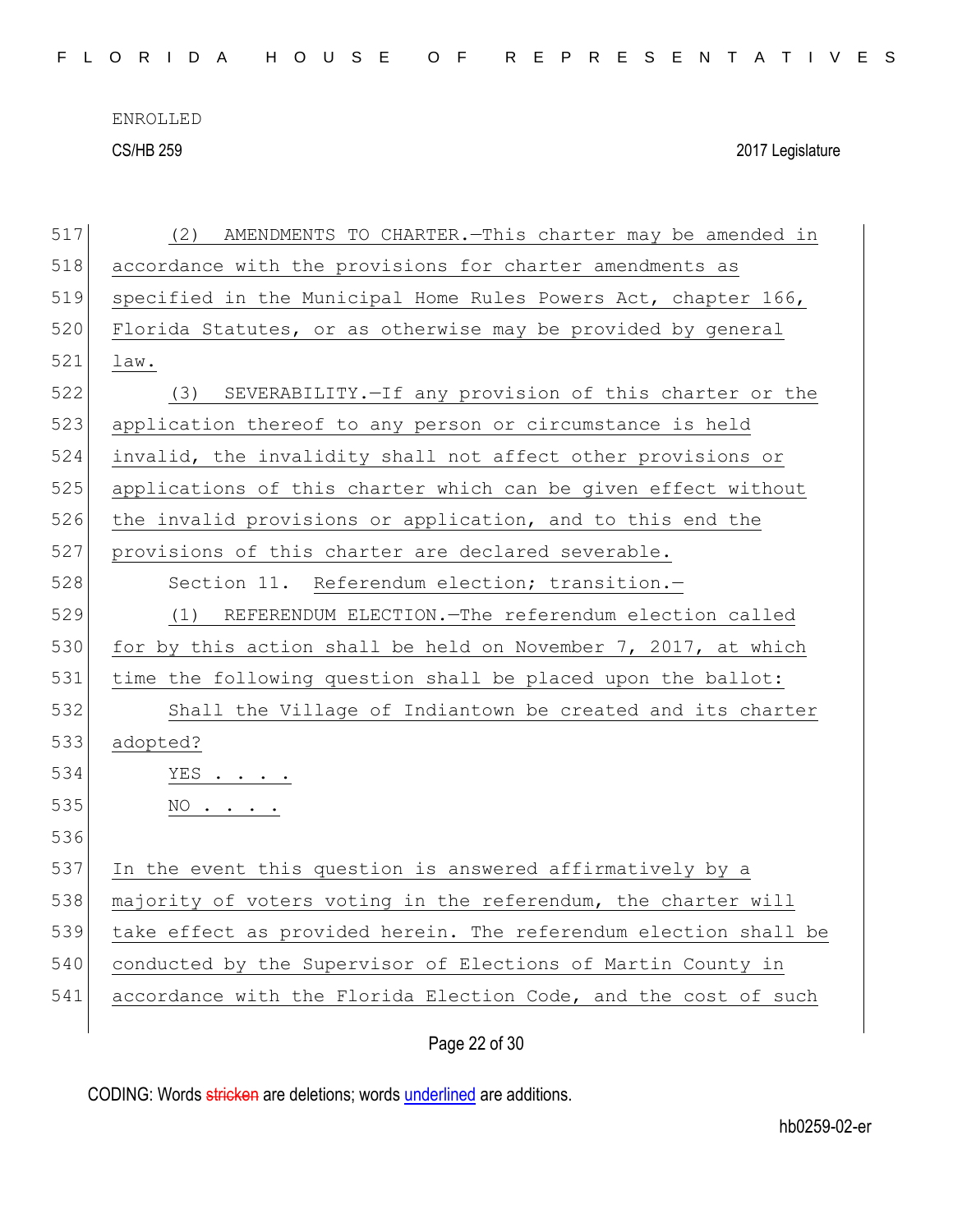| 542 | election shall be funded by the Board of County Commissioners of |
|-----|------------------------------------------------------------------|
| 543 | Martin County.                                                   |
| 544 | INITIAL ELECTION OF COUNCIL.-<br>(2)                             |
| 545 | (a) After the adoption of this charter, the Board of             |
| 546 | County Commissioners of Martin County shall call an election to  |
| 547 | be held March 13, 2018, for the election of five village council |
| 548 | members. The election shall be conducted by the Supervisor of    |
| 549 | Elections of Martin County in accordance with the Florida        |
| 550 | Election Code, and the cost of such election shall be funded by  |
| 551 | the Board of County Commissioners of Martin County.              |
| 552 | An individual who wishes to run for one of five<br>(b)           |
| 553 | initial seats on the council shall qualify with the Supervisor   |
| 554 | of Elections of Martin County in accordance with this charter    |
| 555 | and general law. The qualifying period for the initial election  |
| 556 | of the village council shall begin at noon on the second Monday  |
| 557 | in January and end at noon on the second Friday in January,      |
| 558 | unless otherwise provided by law.                                |
| 559 | (c) For the initial elections, the county canvassing board       |
| 560 | shall certify the results of the elections in accordance with    |
| 561 | general law.                                                     |
| 562 | The three council members receiving the highest number<br>(d)    |
| 563 | of votes shall each be elected to an initial term expiring upon  |
| 564 | certification of the election results for the August 2022        |
| 565 | election. The two remaining council members shall each be        |
| 566 | elected to an initial term expiring upon certification of the    |
|     |                                                                  |

Page 23 of 30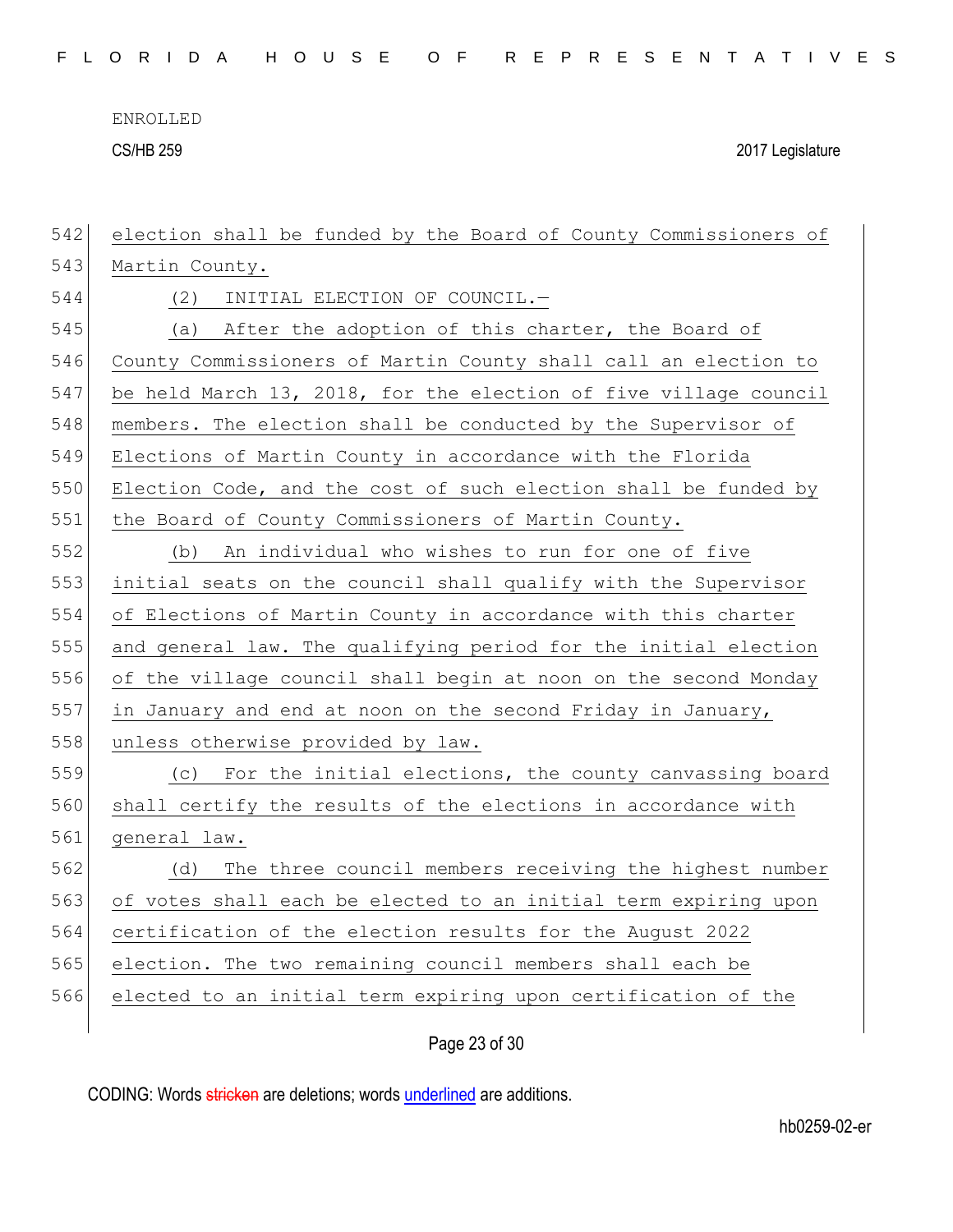| 567 | election results for the August 2020 election. Thereafter, all   |
|-----|------------------------------------------------------------------|
| 568 | terms shall be for a period of 4 years.                          |
| 569 | (3)<br>SCHEDULE.-                                                |
| 570 | First election of council members. - At the time of its<br>(a)   |
| 571 | adoption, this charter shall be in effect to the extent          |
| 572 | necessary so that the first election of members of the village   |
| 573 | council may be conducted in accordance with this charter.        |
| 574 | Time of taking full effect. This charter shall be in<br>(b)      |
| 575 | full effect for all purposes on and after the date of the first  |
| 576 | meeting of the newly elected village council provided in         |
| 577 | paragraph (c).                                                   |
| 578 | (c) First council meeting. - On March 21, 2018, provided the     |
| 579 | results of the election of the village council under this        |
| 580 | charter have been certified, the newly elected members of the    |
| 581 | village council shall meet at a location to be determined. In    |
| 582 | the event the results have not been certified by March 21, 2018, |
| 583 | the newly elected members shall meet on the following Tuesday.   |
| 584 | The initial council shall have the authority and power to enter  |
| 585 | into contracts, arrange for the hiring of legal counsel, begin   |
| 586 | recruiting applicants for village manager, provide for necessary |
| 587 | village offices and facilities, and do such other things as it   |
| 588 | deems necessary and appropriate for the village.                 |
| 589 | FIRST YEAR EXPENSES. - The council, in order to provide<br>(4)   |
| 590 | moneys for the expenses and support of the village, shall have   |
|     |                                                                  |
| 591 | the power to borrow money necessary for the operation of         |

Page 24 of 30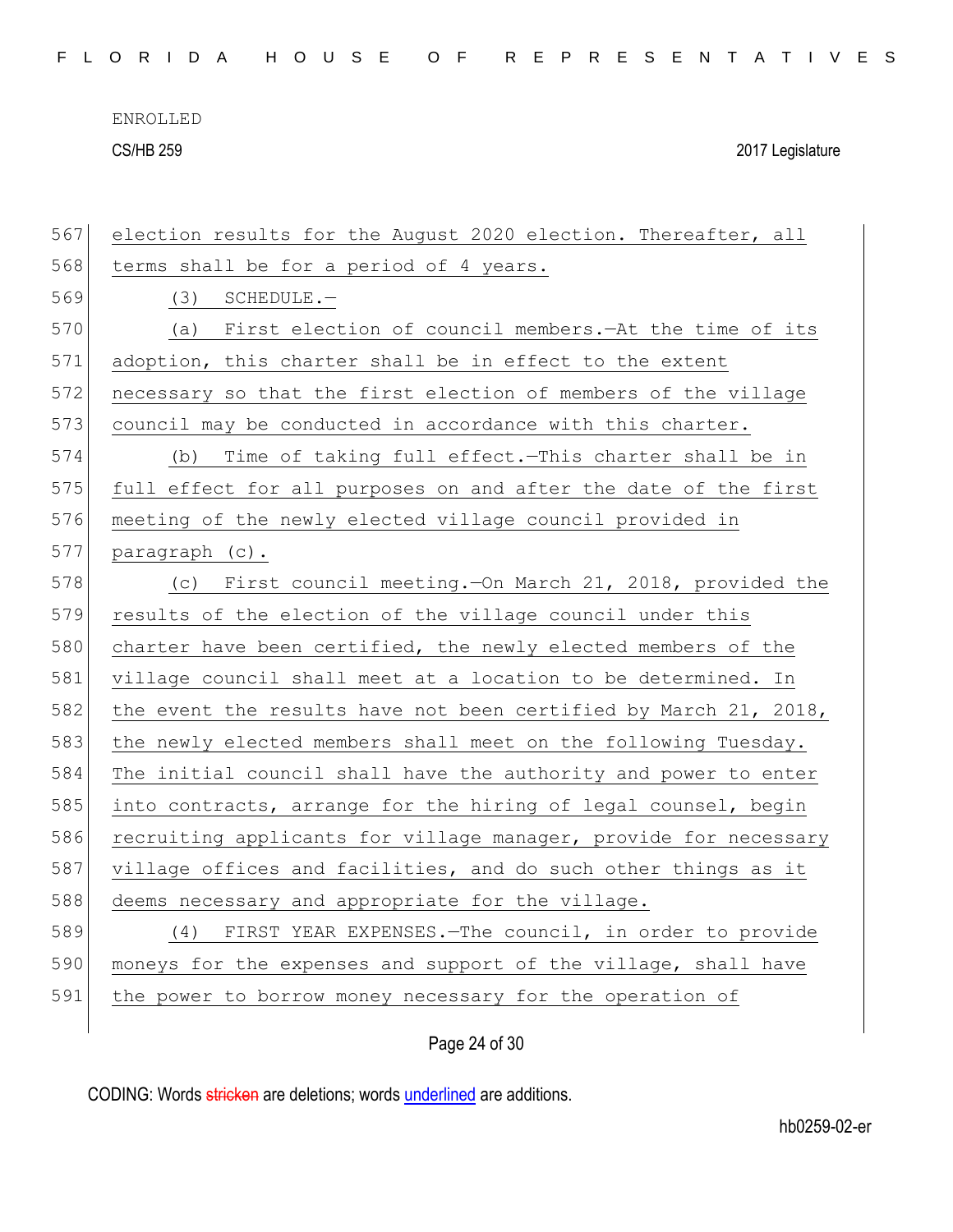| 592 | municipal government until such time as a budget is adopted and  |
|-----|------------------------------------------------------------------|
| 593 | revenues are raised in accordance with this charter.             |
| 594 | (5)<br>TRANSITIONAL ORDINANCES AND RESOLUTIONS.-                 |
| 595 | All applicable county ordinances currently in place at<br>(a)    |
| 596 | the time of passage of the referendum, unless specifically       |
| 597 | referenced in this charter, shall remain in place until and      |
| 598 | unless rescinded by action of the council, except that a county  |
| 599 | ordinance, rule, or regulation that is in conflict with an       |
| 600 | ordinance, rule, or regulation of the village shall not be       |
| 601 | effective to the extent of such conflict. Any existing Martin    |
| 602 | County ordinances, rules, and regulations, as of April 1, 2018,  |
| 603 | shall not be altered, changed, rescinded, or added to, nor shall |
| 604 | any variance be granted, if such action would affect the village |
|     |                                                                  |
| 605 | without the approval of the council.                             |
| 606 | The council shall adopt ordinances and resolutions<br>(b)        |
| 607 | required to effect the transition.                               |
| 608 | (6)<br>TRANSITIONAL COMPREHENSIVE PLAN.-Until such time as       |
| 609 | the village adopts a comprehensive plan, the Martin County       |
| 610 | Comprehensive Plan, as it exists on the day that the village     |
| 611 | commences corporate existence, shall remain in effect as the     |
| 612 | village's transitional comprehensive plan. However, all planning |
| 613 | functions, duties, and authority shall thereafter be vested in   |
| 614 | the council, which shall be deemed the local planning agency     |
| 615 | until the council establishes a separate local planning agency.  |
|     |                                                                  |

Page 25 of 30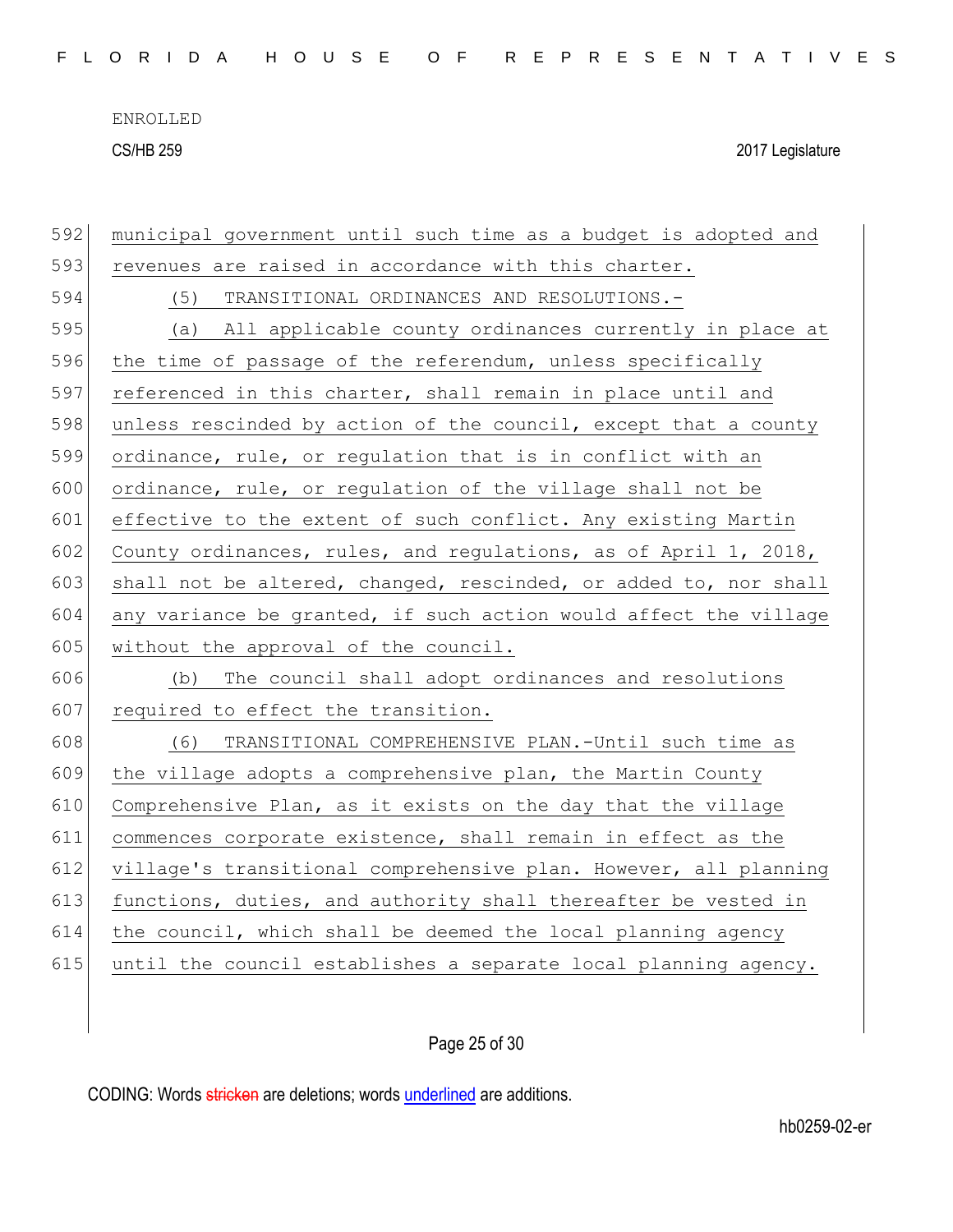| 616 | TRANSITIONAL LAND DEVELOPMENT REGULATIONS.-To<br>(7)             |
|-----|------------------------------------------------------------------|
| 617 | implement the transitional comprehensive land use plan when      |
| 618 | adopted, the village shall, in accordance with the procedures    |
| 619 | required by the laws of the state, adopt ordinances providing    |
| 620 | for land use development regulations within the corporate        |
| 621 | limits. Until the village adopts ordinances, the following shall |
| 622 | apply:                                                           |
| 623 | The comprehensive land use plan and land use<br>(a)              |
| 624 | development regulations of Martin County, as the same exists on  |
| 625 | the date that the village commenced corporate existence, shall   |
| 626 | remain in effect as the village's transitional land use          |
| 627 | development regulations and comprehensive land use plan.         |
| 628 | (b) All powers and duties of the Martin County Growth            |
| 629 | Management and Building Departments, the Martin County Special   |
| 630 | Magistrate, and Board of County Commissioners of Martin County,  |
| 631 | as provided in these transitional land use development           |
| 632 | regulations, shall be vested in the council until such time as   |
| 633 | the council delegates all powers and duties, or a portion        |
| 634 | thereof, to another agency, department, or entity.               |
| 635 | (c) Subsequent to the adoption of a local comprehensive          |
| 636 | land use plan and subject to general law, the council is fully   |
| 637 | empowered to amend, supersede, enforce, or repeal the            |
| 638 | transitional land use development regulations, or any portion    |
| 639 | thereof, by ordinance.                                           |
|     |                                                                  |

## Page 26 of 30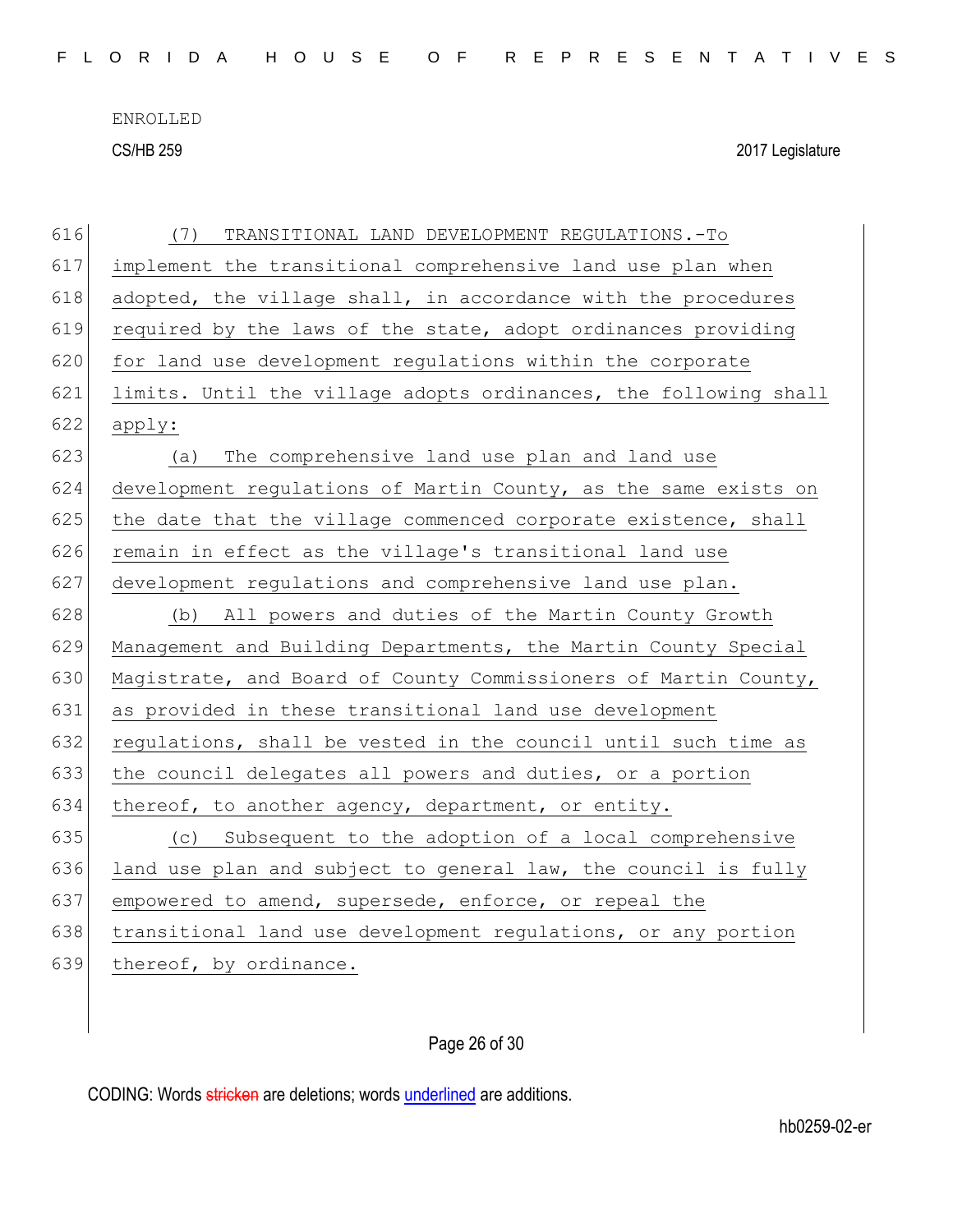| 640 | Subsequent to the commencement of the village's<br>(d)             |
|-----|--------------------------------------------------------------------|
| 641 | corporate existence, an amendment of the comprehensive land use    |
| 642 | plan or land use development regulations enacted by the Board of   |
| 643 | County Commissioners of Martin County shall not be deemed an       |
| 644 | amendment of the village's transitional comprehensive land use     |
| 645 | plan or land use development regulations or otherwise take         |
| 646 | effect within the village's municipal boundaries.                  |
| 647 | (8) STATE-SHARED REVENUES. The village shall be entitled           |
| 648 | to participate in all revenue sharing programs of the state        |
| 649 | effective April 1, 2018. The provisions of s. 218.23(1), Florida   |
| 650 | Statutes, shall be waived for the purpose of conducting audits     |
| 651 | and financial reporting through the end of the village fiscal      |
| 652 | year $2018-2019$ . For purposes of complying with s. $218.23(1)$ , |
| 653 | Florida Statutes, relating to ad valorem taxation, the millage     |
| 654 | levied by special districts may be used for an indefinite period   |
| 655 | of time. Initial revised population estimates for calculating      |
| 656 | eligibility for shared revenues shall be determined by the         |
| 657 | University of Florida Bureau of Economic and Business Research.    |
| 658 | Should the bureau be unable to provide an appropriate population   |
| 659 | estimate, the Martin County Department of Community Development    |
| 660 | shall provide the estimate.                                        |
| 661 | (9) LOCAL REVENUE SOURCES.-The village shall be entitled           |
| 662 | to receive all local revenue sources available pursuant to         |
| 663 | general law, including, but not limited to, the local              |
| 664 | communications services tax imposed under s. 202.19, Florida       |
|     |                                                                    |

Page 27 of 30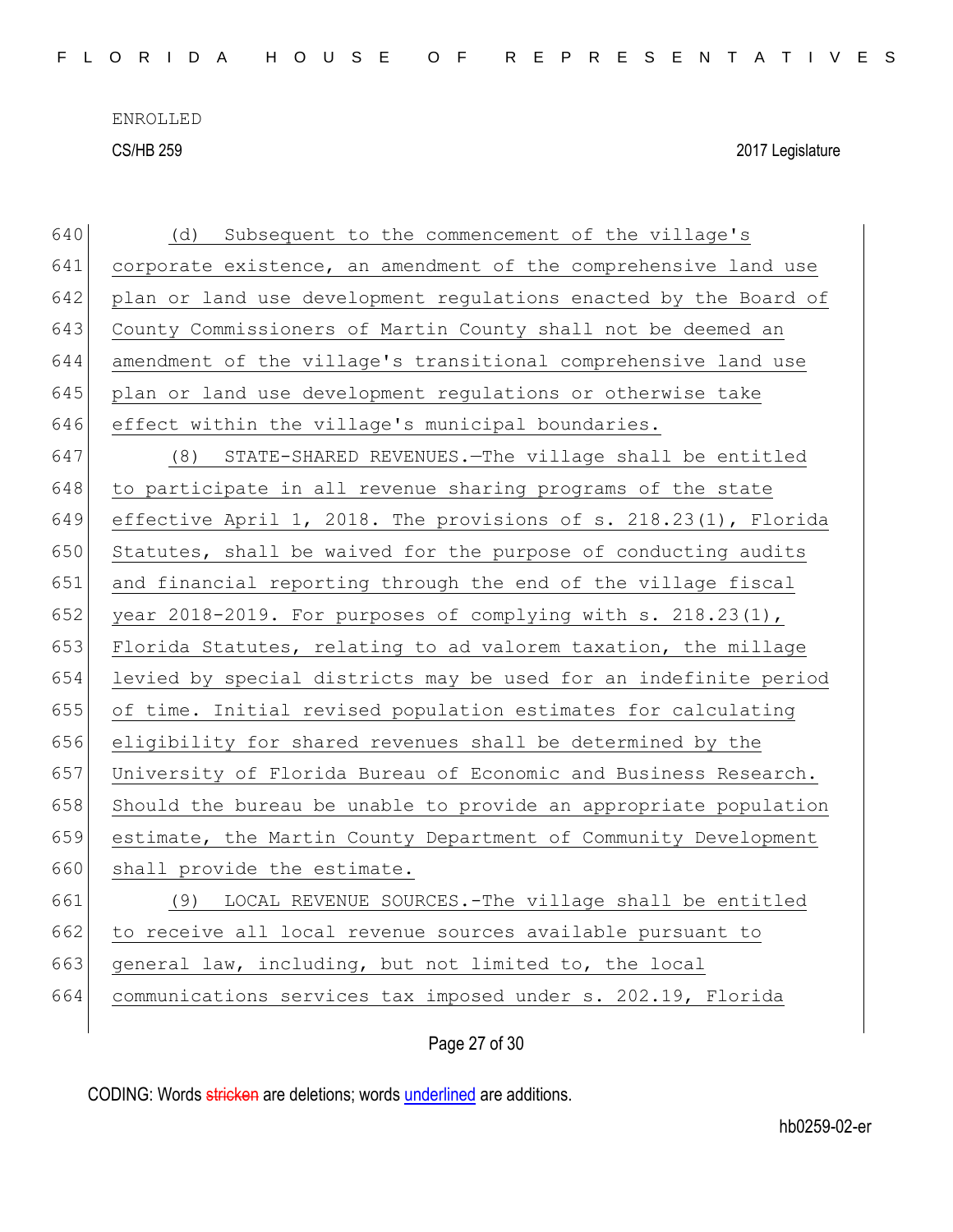| 665 | Statutes. The local communications services tax rate imposed by  |
|-----|------------------------------------------------------------------|
| 666 | Martin County will continue within the village boundaries during |
| 667 | the period commencing with the date of incorporation through     |
| 668 | January 1, 2019. Revenues from the tax shall be shared by Martin |
| 669 | County with the village in proportion to the projected village   |
| 670 | population estimate of the Martin County Planning Division       |
| 671 | compared with the unincorporated population of Martin County     |
| 672 | before the incorporation of the village.                         |
| 673 | (10) LOCAL OPTION GAS TAX REVENUES.-Notwithstanding the          |
| 674 | requirements of s. 336.025, Florida Statutes, the village shall  |
| 675 | be entitled to receive local option gas tax revenue beginning on |
| 676 | October 1, 2018. These revenues shall be distributed in          |
| 677 | accordance with general law or by any interlocal agreement       |
| 678 | negotiated with the Board of County Commissioners of Martin      |
| 679 | County.                                                          |
| 680 | (11) CONTRACTUAL SERVICES AND FACILITIES.-Contractual            |
| 681 | services for law enforcement, emergency management, public       |
| 682 | works, parks and recreation, planning and zoning, building       |
| 683 | inspection, development review, animal control, library          |
| 684 | services, village manager or management firm, village attorney   |
| 685 | and solid waste collection may be supplied by a contract between |
| 686 | the village and the Board of County Commissioners of Martin      |
| 687 | County, special districts, municipalities, or private enterprise |
| 688 | until such time as the council establishes such independent      |
| 689 | services. However, existing solid waste contracts shall be       |
|     |                                                                  |

Page 28 of 30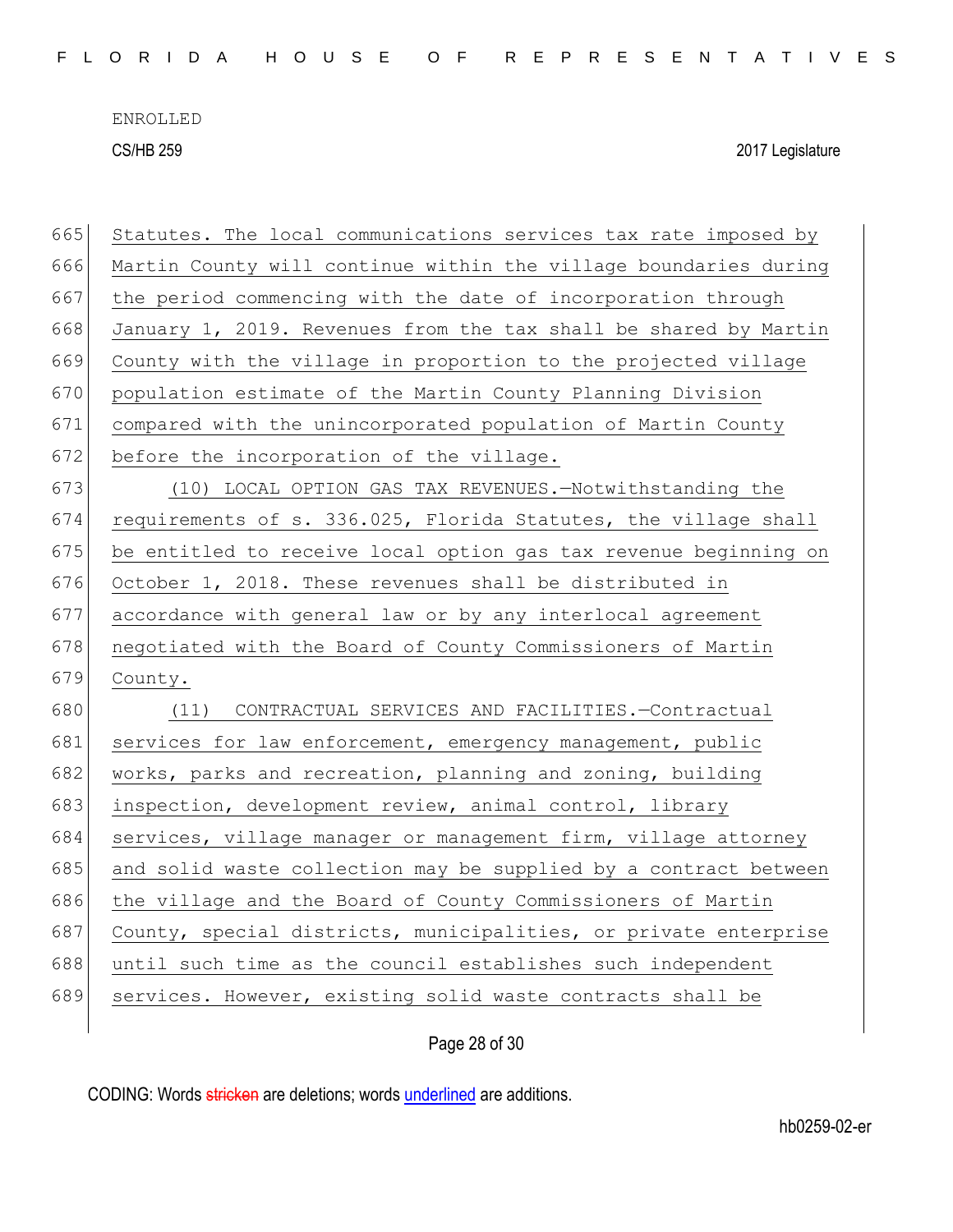| 690 | honored as required by s. 165.061(1)(f), Florida Statutes, and   |
|-----|------------------------------------------------------------------|
| 691 | s. 10, Article I of the State Constitution. Facilities for       |
| 692 | housing the newly formed municipal operations may be rented or   |
| 693 | leased until the village selects more permanent facilities.      |
| 694 | MARTIN COUNTY MUNICIPAL SERVICE TAXING UNITS;<br>(12)            |
| 695 | CONTINUATION.-Notwithstanding the incorporation of the Village   |
| 696 | of Indiantown, that portion of the Martin County Fire and Rescue |
| 697 | MSTU, Parks and Recreation Municipal Service Taxing Unit,        |
| 698 | Stormwater Municipal Service Taxing Unit, and Roads Municipal    |
| 699 | Service Taxing Unit, special taxing districts created by the     |
| 700 | Board of County Commissioners of Martin County that lie within   |
| 701 | the boundaries of the Village of Indiantown, are authorized to   |
| 702 | continue in existence until the village adopts an ordinance,     |
|     |                                                                  |
| 703 | resolution, or interlocal agreement to the contrary.             |
| 704 | (13) LAW ENFORCEMENT. - Law enforcement services shall be        |
| 705 | provided by the Martin County Sheriff's Office until the village |
| 706 | adopts an ordinance or resolution or enters into an interlocal   |
| 707 | agreement to the contrary.                                       |
| 708 | (14) MARTIN COUNTY COMMUNITY REDEVELOPMENT AGENCY DISTRICT       |
| 709 | (INDIANTOWN). - A portion of the Martin County Community         |
| 710 | Redevelopment Agency District is located within the incorporated |
| 711 | limits of the Village of Indiantown. After incorporation, Martin |
| 712 | County and the village shall adopt ordinances and enter into     |
| 713 | interlocal agreements to address the funding and taxation issues |
|     |                                                                  |

Page 29 of 30